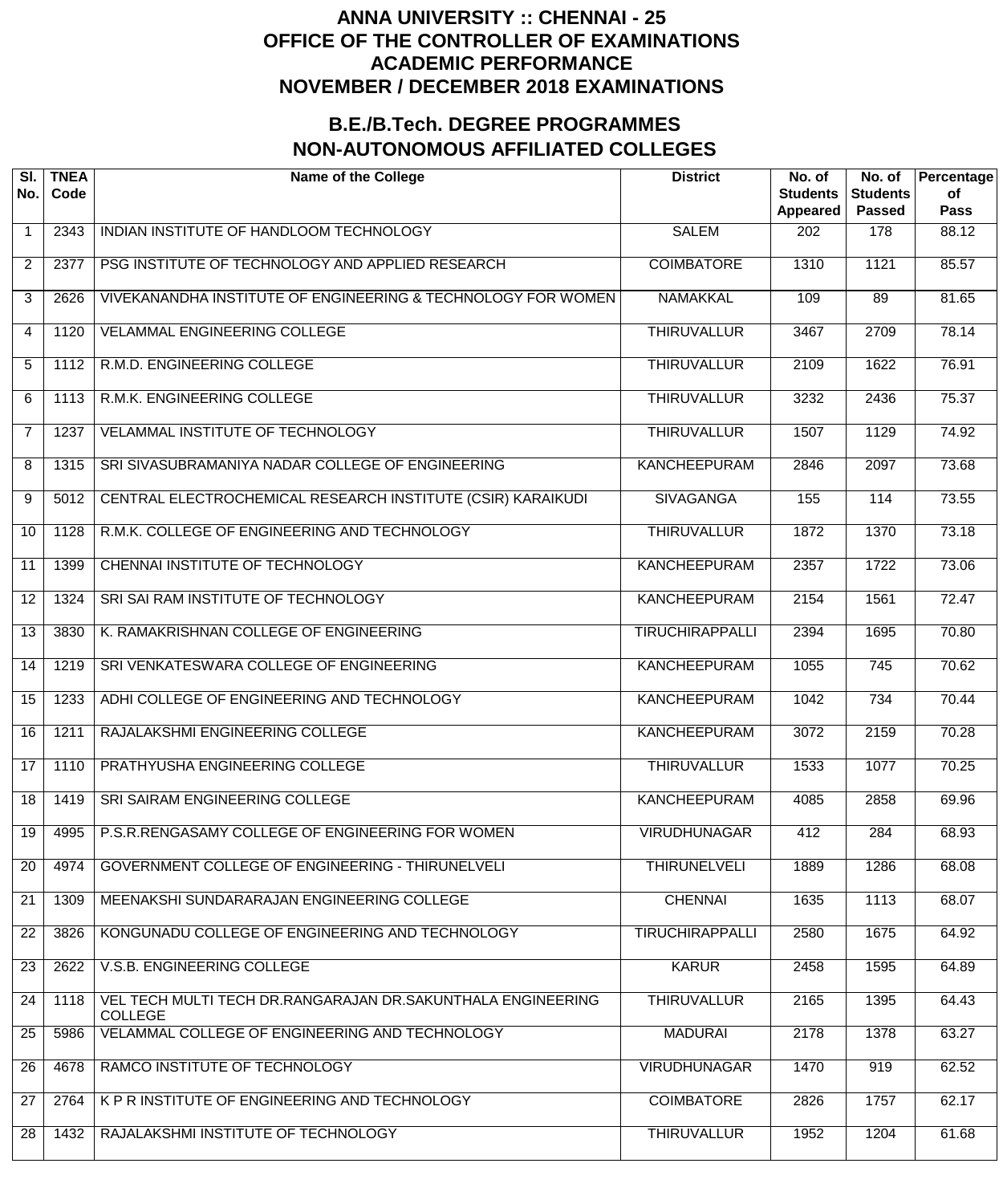| SI.<br>No. | <b>TNEA</b><br>Code | <b>Name of the College</b>                                                  | <b>District</b>        | No. of<br><b>Students</b><br>Appeared | No. of<br><b>Students</b><br><b>Passed</b> | Percentage<br>of<br><b>Pass</b> |
|------------|---------------------|-----------------------------------------------------------------------------|------------------------|---------------------------------------|--------------------------------------------|---------------------------------|
| 29         | 2025                | REGIONAL CENTRE OF ANNA UNIVERSITY, COIMBATORE                              | <b>COIMBATORE</b>      | 199                                   | 122                                        | 61.31                           |
| 30         | 4945                | VINS CHRISTIAN WOMEN'S COLLEGE OF ENGINEERING                               | <b>KANYAKUMARI</b>     | 304                                   | 186                                        | 61.18                           |
| 31         | 1137                | ANNAI MIRA COLLEGE OF ENGINEERING AND TECHNOLOGY                            | <b>VELLORE</b>         | 532                                   | 323                                        | 60.71                           |
| 32         | 1210                | PANIMALAR ENGINEERING COLLEGE                                               | <b>THIRUVALLUR</b>     | 6755                                  | 4040                                       | 59.81                           |
| 33         | 2327                | N.S.N. COLLEGE OF ENGINEERING AND TECHNOLOGY                                | <b>KARUR</b>           | 1016                                  | 607                                        | 59.74                           |
| 34         | 1026                | UNIVERSITY COLLEGE OF ENGINEERING, KANCHIPURAM                              | <b>KANCHEEPURAM</b>    | 916                                   | 536                                        | 58.52                           |
| 35         | 1317                | ST.JOSEPH'S COLLEGE OF ENGINEERING                                          | <b>KANCHEEPURAM</b>    | 5396                                  | 3137                                       | 58.14                           |
| 36         | 2723                | VELALAR COLLEGE OF ENGINEERING AND TECHNOLOGY                               | <b>ERODE</b>           | 678                                   | 391                                        | 57.67                           |
| 37         | 1114                | S.A. ENGINEERING COLLEGE                                                    | <b>THIRUVALLUR</b>     | 2716                                  | 1558                                       | 57.36                           |
| 38         | 4979                | V.P.MUTHAIAH PILLAI MEENAKSHI AMMAL ENGINEERING COLLEGE FOR<br><b>WOMEN</b> | <b>VIRUDHUNAGAR</b>    | 348                                   | 197                                        | 56.61                           |
| 39         | 4944                | ARUNACHALA COLLEGE OF ENGINEERING FOR WOMEN                                 | <b>KANYAKUMARI</b>     | 1375                                  | $\overline{775}$                           | 56.36                           |
| 40         | 1414                | PRINCE SHRI VENKATESHWARA PADMAVATHY ENGINEERING COLLEGE                    | <b>KANCHEEPURAM</b>    | 1070                                  | 603                                        | 56.36                           |
| 41         | 3701                | K.RAMAKRISHNAN COLLEGE OF TECHNOLOGY                                        | <b>TIRUCHIRAPPALLI</b> | 2200                                  | 1237                                       | 56.23                           |
| 42         | 1304                | <b>EASWARI ENGINEERING COLLEGE</b>                                          | <b>THIRUVALLUR</b>     | 3668                                  | 2059                                       | 56.13                           |
| 43         | 1216                | SAVEETHA ENGINEERING COLLEGE                                                | <b>KANCHEEPURAM</b>    | 4055                                  | 2262                                       | 55.78                           |
| 44         | 1442                | PRINCE DR.K.VASUDEVAN COLLEGE OF ENGINEERING AND TECHNOLOGY                 | <b>KANCHEEPURAM</b>    | 363                                   | $\overline{202}$                           | 55.65                           |
| 45         | 1520                | KINGSTON ENGINEERING COLLEGE                                                | <b>VELLORE</b>         | 1540                                  | 856                                        | 55.58                           |
| 46         | 1321                | CENTRAL INSTITUTE OF PLASTICS ENGINEERING AND TECHNOLOGY                    | <b>CHENNAI</b>         | 533                                   | 296                                        | 55.53                           |
| 47         | 2739                | SRI ESHWAR COLLEGE OF ENGINEERING                                           | <b>COIMBATORE</b>      | 2118                                  | 1161                                       | 54.82                           |
| 48         | 1231                | PANIMALAR INSTITUTE OF TECHNOLOGY                                           | <b>THIRUVALLUR</b>     | 3429                                  | 1877                                       | 54.74                           |
| 49         | 3819                | SARANATHAN COLLEGE OF ENGINEERING                                           | <b>TIRUCHIRAPPALLI</b> | 2615                                  | 1427                                       | 54.57                           |
| 50         | 1408                | <b>IFET COLLEGE OF ENGINEERING</b>                                          | <b>VILLUPURAM</b>      | 1870                                  | 1020                                       | 54.55                           |
| 51         | 1222                | P.B. COLLEGE OF ENGINEERING                                                 | <b>KANCHEEPURAM</b>    | 507                                   | $\overline{272}$                           | 53.65                           |
| 52         | 1140                | JEPPIAAR INSTITUTE OF TECHNOLOGY                                            | <b>KANCHEEPURAM</b>    | 1056                                  | 566                                        | 53.60                           |
| 53         | 2736                | DR.N G P INSTITUTE OF TECHNOLOGY                                            | <b>COIMBATORE</b>      | 1760                                  | 940                                        | 53.41                           |
| 54         | 1450                | LOYOLA - ICAM COLLEGE OF ENGINEERING AND TECHNOLOGY                         | <b>CHENNAI</b>         | 1586                                  | 828                                        | 52.21                           |
| 55         | 2725                | SRI RAMAKRISHNA INSTITUTE OF TECHNOLOGY                                     | <b>COIMBATORE</b>      | 992                                   | 514                                        | 51.81                           |
| 56         | 1230                | APOLLO ENGINEERING COLLEGE                                                  | <b>KANCHEEPURAM</b>    | 1017                                  | 523                                        | 51.43                           |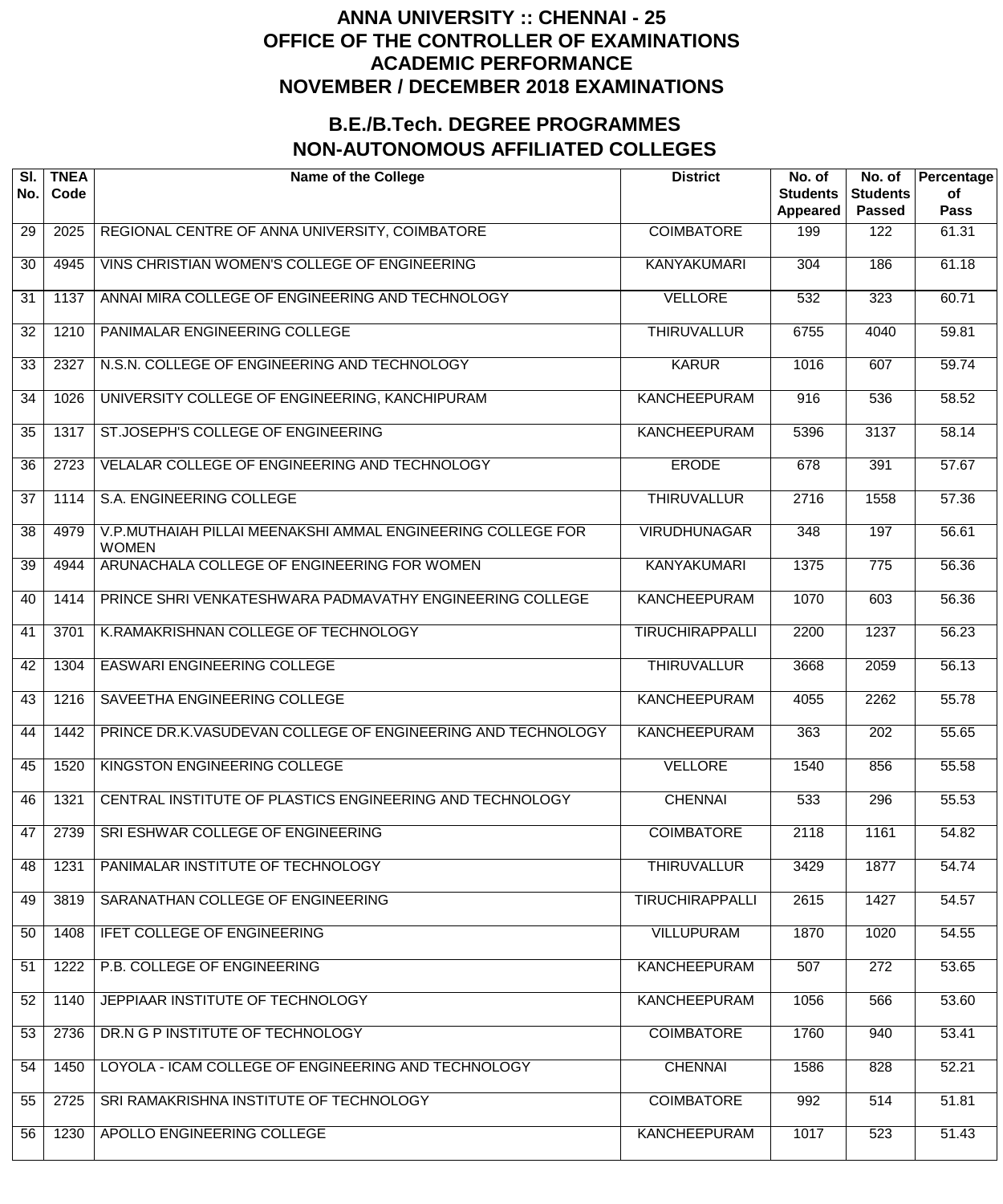| SI.<br>No.      | <b>TNEA</b><br>Code | <b>Name of the College</b>                          | <b>District</b>        | No. of<br><b>Students</b><br>Appeared | No. of<br><b>Students</b><br><b>Passed</b> | Percentage<br>of<br><b>Pass</b> |
|-----------------|---------------------|-----------------------------------------------------|------------------------|---------------------------------------|--------------------------------------------|---------------------------------|
| 57              | 4676                | RENGANAYAGI VARATHARAJ COLLEGE OF ENGINEERING       | <b>VIRUDHUNAGAR</b>    | 638                                   | 327                                        | 51.25                           |
| 58              | 1217                | SREE SASTHA INSTITUTE OF ENGINEERING AND TECHNOLOGY | <b>THIRUVALLUR</b>     | 800                                   | 408                                        | 51.00                           |
| 59              | 1501                | ADHIPARASAKTHI COLLEGE OF ENGINEERING               | <b>VELLORE</b>         | 598                                   | 299                                        | 50.00                           |
| 60              | 2765                | SRIGURU INSTITUTE OF TECHNOLOGY                     | <b>COIMBATORE</b>      | 450                                   | $\overline{224}$                           | 49.78                           |
| 61              | 1521                | SHRI SAPTHAGIRI INSTITUTE OF TECHNOLOGY             | <b>VELLORE</b>         | $\overline{231}$                      | 115                                        | 49.78                           |
| 62              | 1124                | SAMS COLLEGE OF ENGINEERING AND TECHNOLOGY          | <b>THIRUVALLUR</b>     | 160                                   | 79                                         | 49.38                           |
| 63              | 1516                | THANTHAI PERIYAR GOVT INSTITUTE OF TECHNOLOGY       | <b>VELLORE</b>         | 1234                                  | 605                                        | 49.03                           |
| 64              | 1242                | SREE SASTHA COLLEGE OF ENGINEERING                  | <b>THIRUVALLUR</b>     | 125                                   | 61                                         | 48.80                           |
| 65              | 1149                | ST.JOSEPH'S INSTITUTE OF TECHNOLOGY                 | <b>KANCHEEPURAM</b>    | 2636                                  | 1280                                       | 48.56                           |
| 66              | 5910                | PSNA COLLEGE OF ENGINEERING AND TECHNOLOGY          | <b>DINDIGUL</b>        | 5618                                  | 2725                                       | 48.50                           |
| 67              | 2357                | V.S.B. COLLEGE OF ENGINEERING TECHNICAL CAMPUS      | <b>COIMBATORE</b>      | 900                                   | 431                                        | 47.89                           |
| 68              | 1207                | KINGS ENGINEERING COLLEGE                           | <b>KANCHEEPURAM</b>    | $\overline{745}$                      | 353                                        | 47.38                           |
| 69              | 2653                | KNOWLEDGE INSTITUTE OF TECHNOLOGY                   | <b>SALEM</b>           | 2289                                  | 1084                                       | 47.36                           |
| $\overline{70}$ | 2603                | <b>GOVERNMENT COLLEGE OF ENGINEERING - BARGUR</b>   | <b>KRISHNAGIRI</b>     | 444                                   | $\overline{210}$                           | 47.30                           |
| 71              | 1218                | SRI MUTHUKUMARAN INSTITUTE OF TECHNOLOGY            | <b>KANCHEEPURAM</b>    | 457                                   | $\overline{213}$                           | 46.61                           |
| $\overline{72}$ | 1401                | ADHIPARASAKTHI ENGINEERING COLLEGE                  | <b>KANCHEEPURAM</b>    | 1664                                  | 774                                        | 46.51                           |
| $\overline{73}$ | 1228                | ALPHA COLLEGE OF ENGINEERING                        | <b>THIRUVALLUR</b>     | 339                                   | 156                                        | 46.02                           |
| $\overline{74}$ | 3852                | SRI BHARATHI ENGINEERING COLLEGE FOR WOMEN          | <b>PUDUKOTTAI</b>      | 276                                   | 127                                        | 46.01                           |
| 75              | 1106                | <b>JAYA ENGINEERING COLLEGE</b>                     | <b>THIRUVALLUR</b>     | 1440                                  | 662                                        | 45.97                           |
| 76              | 2733                | ANGEL COLLEGE OF ENGINEERING AND TECHNOLOGY         | <b>TIRUPPUR</b>        | 620                                   | 284                                        | 45.81                           |
| 77              | 4955                | FRANCIS XAVIER ENGINEERING COLLEGE                  | <b>THIRUNELVELI</b>    | 2585                                  | 1177                                       | 45.53                           |
| 78              | 1241                | T.J.S. ENGINEERING COLLEGE                          | <b>THIRUVALLUR</b>     | 1013                                  | 460                                        | 45.41                           |
| 79              | 4980                | EINSTEIN COLLEGE OF ENGINEERING                     | <b>THIRUNELVELI</b>    | 1087                                  | 491                                        | 45.17                           |
| 80              | 4959                | KAMARAJ COLLEGE OF ENGINEERING AND TECHNOLOGY       | <b>VIRUDHUNAGAR</b>    | 2880                                  | 1295                                       | 44.97                           |
| 81              | 1416                | JAYA SAKTHI ENGINEERING COLLEGE                     | <b>THIRUVALLUR</b>     | 214                                   | $\overline{96}$                            | 44.86                           |
| 82              | 3795                | TRP ENGINEERING COLLEGE                             | <b>TIRUCHIRAPPALLI</b> | 1336                                  | 596                                        | 44.61                           |
| 83              | 5904                | K.L.N.COLLEGE OF ENGINEERING                        | <b>SIVAGANGA</b>       | 2037                                  | 907                                        | 44.53                           |
| 84              | 1411                | <b>MADHA ENGINEERING COLLEGE</b>                    | <b>KANCHEEPURAM</b>    | 777                                   | 346                                        | 44.53                           |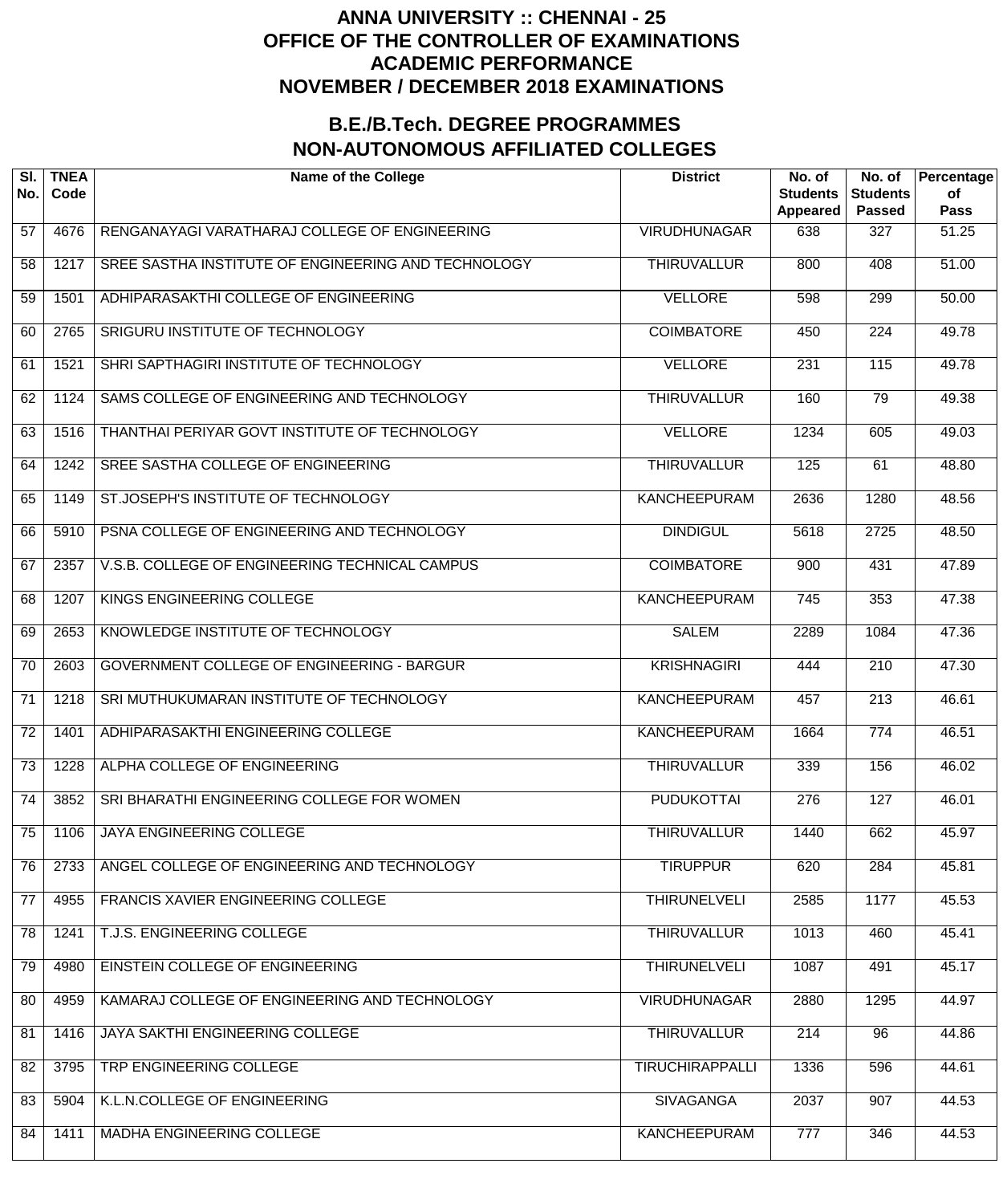| SI.<br>No. | <b>TNEA</b><br>Code | <b>Name of the College</b>                                                        | <b>District</b>        | No. of<br><b>Students</b><br>Appeared | No. of<br><b>Students</b><br><b>Passed</b> | Percentage<br>of<br>Pass |
|------------|---------------------|-----------------------------------------------------------------------------------|------------------------|---------------------------------------|--------------------------------------------|--------------------------|
| 85         | 2727                | SRI SHAKTHI INSTITUTE OF ENGINEERING AND TECHNOLOGY                               | <b>COIMBATORE</b>      | 2753                                  | 1223                                       | 44.42                    |
| 86         | 1316                | AGNI COLLEGE OF TECHNOLOGY                                                        | <b>KANCHEEPURAM</b>    | 2166                                  | 958                                        | 44.23                    |
| 87         | 3454                | SRI RAMAKRISHNA COLLEGE OF ENGINEERING                                            | <b>PERAMBALUR</b>      | 440                                   | 193                                        | 43.86                    |
| 88         | 1320                | JEPPIAAR SRR ENGINEERING COLLEGE                                                  | <b>KANCHEEPURAM</b>    | 1943                                  | 851                                        | 43.80                    |
| 89         | 1126                | J N N INSTITUTE OF ENGINEERING                                                    | <b>THIRUVALLUR</b>     | 839                                   | 366                                        | 43.62                    |
| 90         | 2709                | INSTITUTE OF ROAD AND TRANSPORT TECHNOLOGY                                        | <b>ERODE</b>           | 1556                                  | 678                                        | 43.57                    |
| 91         | 1424                | DHAANISH AHMED COLLEGE OF ENGINEERING                                             | <b>KANCHEEPURAM</b>    | $\overline{979}$                      | 426                                        | 43.51                    |
| 92         | 2630                | CHETTINAD COLLEGE OF ENGINEERING AND TECHNOLOGY                                   | <b>KARUR</b>           | 781                                   | 338                                        | 43.28                    |
| 93         | 4934                | HOLY CROSS ENGINEERING COLLEGE                                                    | <b>TUTICORIN</b>       | $\overline{715}$                      | 309                                        | 43.22                    |
| 94         | 1122                | VEL TECH HIGH TECH DR.RANGARAJAN DR.SAKUNTHALA ENGINEERING<br><b>COLLEGE</b>      | <b>THIRUVALLUR</b>     | 2009                                  | 864                                        | 43.01                    |
| 95         | 2644                | GREENTECH COLLEGE OF ENGINEERING FOR WOMEN                                        | <b>SALEM</b>           | 35                                    | 15                                         | 42.86                    |
| 96         | 5533                | KARAIKUDI INSTITUTE OF TECHNOLOGY AND KARAIKUDI INSTITUTE OF<br><b>MANAGEMENT</b> | <b>SIVAGANGA</b>       | 388                                   | 164                                        | 42.27                    |
| 97         | 1306                | JEPPIAAR ENGINEERING COLLEGE                                                      | <b>KANCHEEPURAM</b>    | 3489                                  | 1472                                       | 42.19                    |
| 98         | 2751                | <b>KGISL INSTITUTE OF TECHNOLOGY</b>                                              | <b>COIMBATORE</b>      | 1190                                  | 501                                        | 42.10                    |
| 99         | 1206                | JEPPIAAR MAAMALLAN ENGINEERING COLLEGE                                            | <b>KANCHEEPURAM</b>    | 1311                                  | 549                                        | 41.88                    |
| 100        | 5865                | NADAR SARASWATHI COLLEGE OF ENGINEERING AND TECHNOLOGY                            | <b>THENI</b>           | 733                                   | 307                                        | 41.88                    |
| 101        | 5530                | SSM INSTITUTE OF ENGINEERING AND TECHNOLOGY                                       | <b>DINDIGUL</b>        | 1739                                  | 719                                        | 41.35                    |
| 102        | 1422                | <b>VALLIAMMAI ENGINEERING COLLEGE</b>                                             | <b>KANCHEEPURAM</b>    | 3222                                  | 1329                                       | 41.25                    |
| 103        | 1131                | <b>VEL TECH</b>                                                                   | <b>THIRUVALLUR</b>     | 1137                                  | 467                                        | 41.07                    |
| 104        | 5907                | MOHAMED SATHAK ENGINEERING COLLEGE                                                | RAMANATHAPURAM         | 1493                                  | 609                                        | 40.79                    |
| 105        | 2635                | <b>CMS COLLEGE OF ENGINEERING</b>                                                 | <b>NAMAKKAL</b>        | 283                                   | 115                                        | 40.64                    |
| 106        | 5921                | SYED AMMAL ENGINEERING COLLEGE                                                    | <b>RAMANATHAPURAM</b>  | 1078                                  | 437                                        | 40.54                    |
| 107        | 1405                | DHANALAKSHMI COLLEGE OF ENGINEERING                                               | <b>KANCHEEPURAM</b>    | 1340                                  | 542                                        | 40.45                    |
| 108        | 4991                | KALASALINGAM INSTITUTE OF TECHNOLOGY                                              | <b>VIRUDHUNAGAR</b>    | 722                                   | 292                                        | 40.44                    |
| 109        | 1504                | ARUNAI ENGINEERING COLLEGE                                                        | <b>THIRUVANNAMALAI</b> | 1617                                  | 640                                        | 39.58                    |
| 110        | 1238                | GRT INSTITUTE OF ENGINEERING AND TECHNOLOGY                                       | <b>THIRUVALLUR</b>     | 1119                                  | 442                                        | 39.50                    |
| 111        | 3850                | VETRI VINAYAHA COLLEGE OF ENGINEERING AND TECHNOLOGY                              | <b>TIRUCHIRAPPALLI</b> | 568                                   | 224                                        | 39.44                    |
| 112        | 4023                | UNIVERSITY COLLEGE OF ENGINEERING, NAGERCOIL                                      | <b>KANYAKUMARI</b>     | 1728                                  | 679                                        | 39.29                    |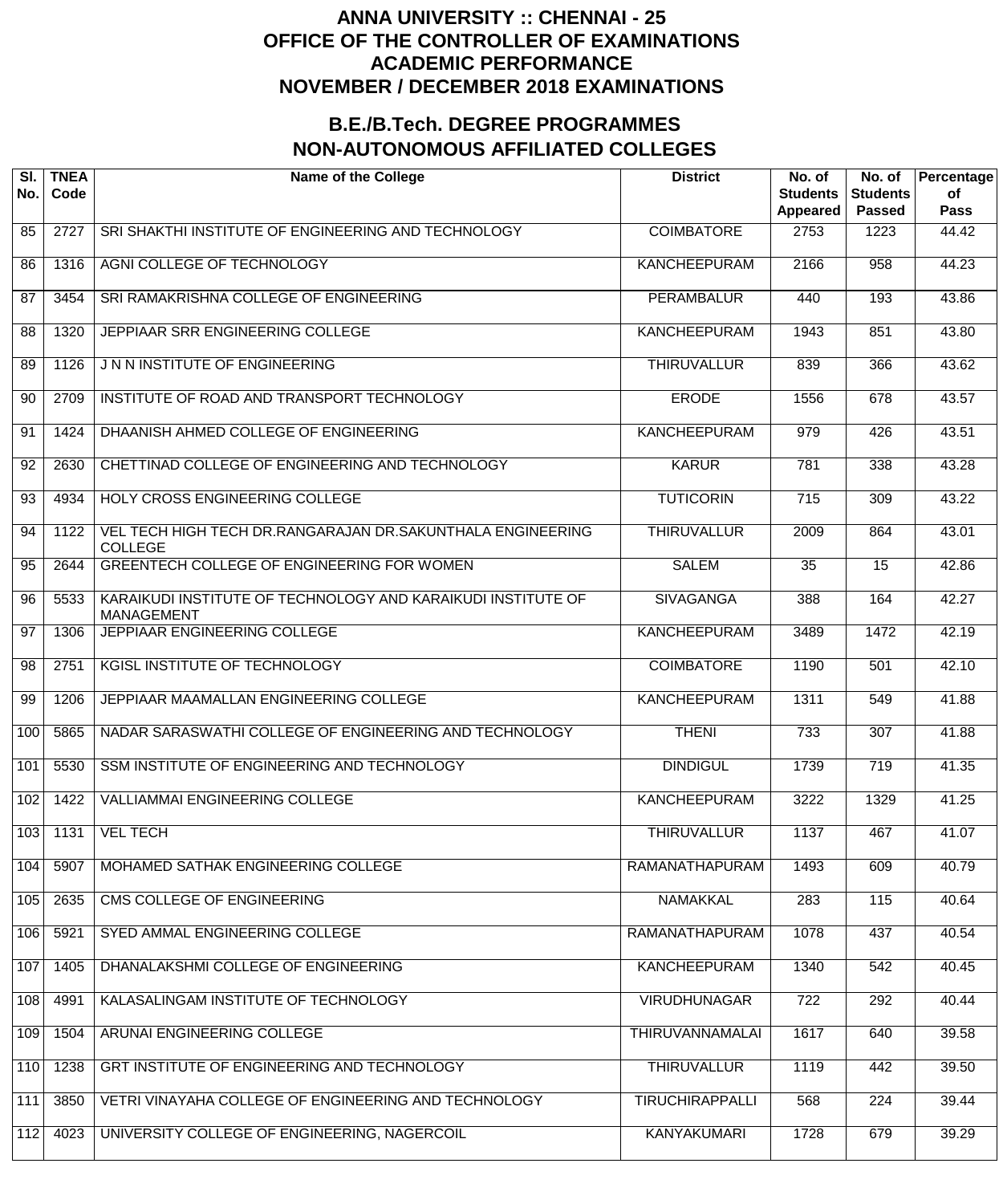| SI.<br>No.       | <b>TNEA</b><br>Code | <b>Name of the College</b>                          | <b>District</b>     | No. of<br><b>Students</b><br>Appeared | No. of<br><b>Students</b><br><b>Passed</b> | Percentage<br>οf<br><b>Pass</b> |
|------------------|---------------------|-----------------------------------------------------|---------------------|---------------------------------------|--------------------------------------------|---------------------------------|
| 113              | 2761                | UNITED INSTITUTE OF TECHNOLOGY                      | <b>COIMBATORE</b>   | 1131                                  | 441                                        | 38.99                           |
| 114              | 1115                | <b>SRIRAM ENGINEERING COLLEGE</b>                   | <b>THIRUVALLUR</b>  | 593                                   | 230                                        | 38.79                           |
| 115              | 2750                | KALAIGNAR KARUNANIDHI INSTITUTE OF TECHNOLOGY       | <b>COIMBATORE</b>   | 1773                                  | 687                                        | 38.75                           |
| 116              | 1311                | K.C.G. COLLEGE OF TECHNOLOGY                        | <b>KANCHEEPURAM</b> | 2323                                  | 900                                        | 38.74                           |
| $\overline{117}$ | 2656                | <b>BUILDERS ENGINEERING COLLEGE</b>                 | <b>TIRUPPUR</b>     | 1044                                  | 403                                        | 38.60                           |
| 118              | 1310                | MISRIMAL NAVAJEE MUNOTH JAIN ENGINEERING COLLEGE    | <b>KANCHEEPURAM</b> | 1745                                  | 672                                        | 38.51                           |
| 119              | 1303                | ANAND INSTITUTE OF HIGHER TECHNOLOGY                | <b>KANCHEEPURAM</b> | 1308                                  | 502                                        | 38.38                           |
| 120              | 1307                | JERUSALEM COLLEGE OF ENGINEERING                    | <b>KANCHEEPURAM</b> | 1616                                  | 616                                        | 38.12                           |
| 121              | 2762                | <b>JANSONS INSTITUTE OF TECHNOLOGY</b>              | <b>COIMBATORE</b>   | 835                                   | 318                                        | 38.08                           |
| 122              | 1407                | G.K.M. COLLEGE OF ENGINEERING AND TECHNOLOGY        | <b>KANCHEEPURAM</b> | 1004                                  | 382                                        | 38.05                           |
| 123              | 2734                | S N S COLLEGE OF ENGINEERING                        | <b>COIMBATORE</b>   | 1425                                  | 542                                        | 38.04                           |
| 124              | 4969                | SCAD COLLEGE OF ENGINEERING AND TECHNOLOGY          | <b>THIRUNELVELI</b> | 1283                                  | 486                                        | 37.88                           |
| 125              | 2651                | JAY SHRIRAM GROUP OF INSTITUTIONS                   | <b>TIRUPPUR</b>     | 1139                                  | 431                                        | 37.84                           |
| 126              | 2636                | A V S ENGINEERING COLLEGE                           | <b>SALEM</b>        | 2076                                  | 776                                        | 37.38                           |
| 127              | 1412                | MAILAM ENGINEERING COLLEGE                          | <b>VILLUPURAM</b>   | 2427                                  | 906                                        | 37.33                           |
| 128              | 4981                | PONJESLY COLLEGE OF ENGINEERING                     | <b>KANYAKUMARI</b>  | 1816                                  | 677                                        | 37.28                           |
| 129              | 2708                | HINDUSTHAN COLLEGE OF ENGINEERING AND TECHNOLOGY    | <b>COIMBATORE</b>   | 1193                                  | 444                                        | 37.22                           |
| 130              | 2741                | P A COLLEGE OF ENGINEERING AND TECHNOLOGY           | <b>COIMBATORE</b>   | 1420                                  | 525                                        | 36.97                           |
| 131              | 2610                | MUTHAYAMMAL ENGINEERING COLLEGE                     | <b>NAMAKKAL</b>     | 676                                   | 249                                        | 36.83                           |
| 132              | 4954                | DR.SIVANTHI ADITANAR COLLEGE OF ENGINEERING         | <b>TUTICORIN</b>    | 1365                                  | 501                                        | 36.70                           |
| 133              | 5009                | GOVERNMENT COLLEGE OF ENGINEERING                   | <b>THENI</b>        | 1108                                  | 404                                        | 36.46                           |
| 134              | 2654                | S V S COLLEGE OF ENGINEERING                        | <b>COIMBATORE</b>   | 1628                                  | 592                                        | 36.36                           |
| 135              | 1102                | <b>BHAJARANG ENGINEERING COLLEGE</b>                | <b>THIRUVALLUR</b>  | $\overline{33}$                       | $\overline{12}$                            | 36.36                           |
| 136              | 2752                | NANDHA COLLEGE OF TECHNOLOGY                        | <b>ERODE</b>        | 1304                                  | 474                                        | 36.35                           |
| 137              | 1213                | S.K.R. ENGINEERING COLLEGE                          | <b>THIRUVALLUR</b>  | 1070                                  | 388                                        | 36.26                           |
| 138              | 2639                | NARASU'S SARATHY INSTITUTE OF TECHNOLOGY            | <b>SALEM</b>        | 889                                   | 321                                        | 36.11                           |
| 139              | 1325                | ST. JOSEPH COLLEGE OF ENGINEERING                   | <b>KANCHEEPURAM</b> | 1272                                  | 459                                        | 36.08                           |
| 140              | 1507                | <b>GANADIPATHY TULSI'S JAIN ENGINEERING COLLEGE</b> | <b>VELLORE</b>      | 618                                   | 223                                        | 36.08                           |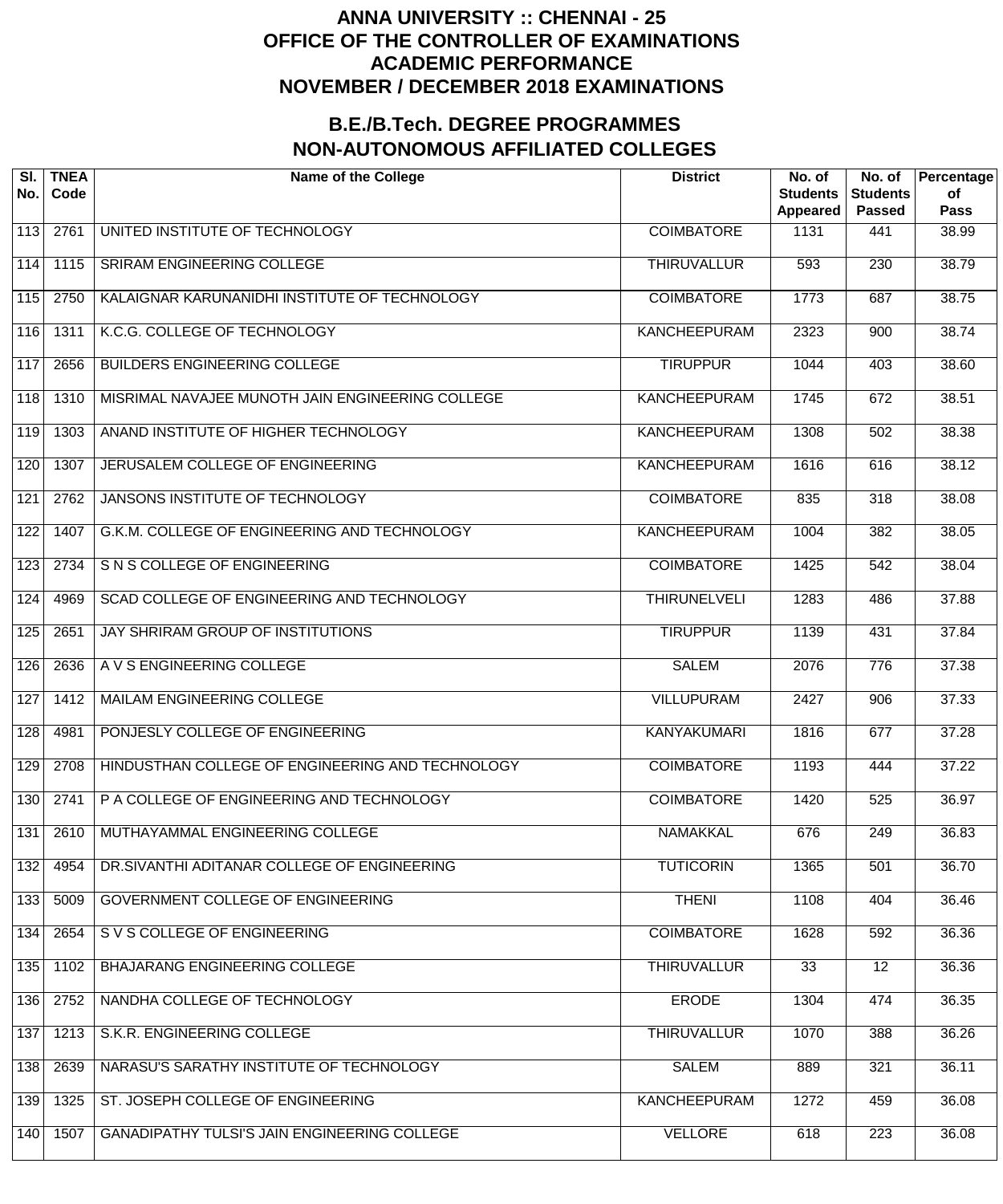| SI.<br>No.       | <b>TNEA</b><br>Code | <b>Name of the College</b>                                      | <b>District</b>        | No. of<br><b>Students</b><br><b>Appeared</b> | No. of<br><b>Students</b><br><b>Passed</b> | Percentage<br>оf<br><b>Pass</b> |
|------------------|---------------------|-----------------------------------------------------------------|------------------------|----------------------------------------------|--------------------------------------------|---------------------------------|
| 141              | 1505                | C.ABDUL HAKEEM COLLEGE OF ENGINEERING AND TECHNOLOGY            | <b>VELLORE</b>         | 1576                                         | 568                                        | 36.04                           |
| 142              | 4949                | PSN INSTITUTE OF TECHNOLOGY AND SCIENCE                         | <b>THIRUNELVELI</b>    | 645                                          | $\overline{230}$                           | 35.66                           |
| $\overline{143}$ | 1014                | UNIVERSITY COLLEGE OF ENGINEERING, TINDIVANAM                   | <b>VILLUPURAM</b>      | $\overline{877}$                             | $\overline{312}$                           | 35.58                           |
| 144              | 3465                | GOVERNMENT COLLEGE OF ENGINEERING, SRIRANGAM                    | <b>TIRUCHIRAPPALLI</b> | 1073                                         | 381                                        | 35.51                           |
| $\overline{145}$ | 5022                | UNIVERSITY COLLEGE OF ENGINEERING, DINDIGUL                     | <b>DINDIGUL</b>        | 1094                                         | 388                                        | 35.47                           |
| 146              | 3011                | UNIVERSITY COLLEGE OF ENGINEERING, TIRUCHIRAPPALLI (BIT CAMPUS) | <b>TIRUCHIRAPPALLI</b> | 3933                                         | 1388                                       | 35.29                           |
| 147              | 2643                | BHARATHIYAR INSTITUTE OF ENGINEERING FOR WOMEN                  | <b>SALEM</b>           | 1052                                         | $\overline{370}$                           | 35.17                           |
| 148              | 2738                | SASURIE ACADEMY OF ENGINEERING                                  | <b>COIMBATORE</b>      | 464                                          | 163                                        | 35.13                           |
| 149              | 3810                | MAM COLLEGE OF ENGINEERING                                      | <b>TIRUCHIRAPPALLI</b> | 1091                                         | 383                                        | 35.11                           |
| 150              | 5832                | N P R COLLEGE OF ENGINEERING AND TECHNOLOGY                     | <b>DINDIGUL</b>        | 957                                          | 330                                        | 34.48                           |
| 151              | 2356                | ARULMURUGAN COLLEGE OF ENGINEERING                              | <b>KARUR</b>           | 621                                          | $\overline{213}$                           | 34.30                           |
| 152              | 1523                | GLOBAL INSTITUTE OF ENGINEERING AND TECHNOLOGY                  | <b>VELLORE</b>         | 1012                                         | $\overline{347}$                           | 34.29                           |
| $\overline{153}$ | 1015                | UNIVERSITY COLLEGE OF ENGINEERING, ARNI                         | <b>THIRUVANNAMALAI</b> | 882                                          | 302                                        | 34.24                           |
| 154              | 3801                | A.V.C COLLEGE OF ENGINEERING                                    | NAGAPATTINAM           | 1469                                         | 500                                        | 34.04                           |
| 155              | 4941                | UNNAMALAI INSTITUTE OF TECHNOLOGY                               | <b>TUTICORIN</b>       | 668                                          | $\overline{227}$                           | 33.98                           |
| 156              | 1313                | <b>SMK FOMRA INSTITUTE OF TECHNOLOGY</b>                        | <b>KANCHEEPURAM</b>    | 459                                          | 155                                        | 33.77                           |
| 157              | 4948                | RAJAS INTERNATIONAL INSTITUTE OF TECHNOLOGY FOR WOMEN           | <b>KANYAKUMARI</b>     | $\overline{347}$                             | 117                                        | 33.72                           |
| 158              | 1420                | <b>TAGORE ENGINEERING COLLEGE</b>                               | <b>KANCHEEPURAM</b>    | 1117                                         | 376                                        | 33.66                           |
| 159              | 5988                | THENI KAMMAVAR SANGAM COLLEGE OF TECHNOLOGY                     | <b>THENI</b>           | 797                                          | 266                                        | 33.38                           |
| 160              | 1452                | PERI INSTITUTE OF TECHNOLOGY                                    | <b>KANCHEEPURAM</b>    | 1616                                         | 538                                        | 33.29                           |
| 161              | 4864                | V V COLLEGE OF ENGINEERING                                      | <b>TUTICORIN</b>       | 800                                          | 266                                        | 33.25                           |
| 162              | 3803                | ANJALAI AMMAL MAHALINGAM ENGINEERING COLLEGE                    | <b>THIRUVARUR</b>      | 2257                                         | 748                                        | 33.14                           |
| 163              | 2345                | DHIRAJLAL GANDHI COLLEGE OF TECHNOLOGY                          | <b>SALEM</b>           | 2038                                         | 673                                        | 33.02                           |
| 164              | 1229                | INDIRA INSTITUTE OF ENGINEERING AND TECHNOLOGY                  | <b>THIRUVALLUR</b>     | 588                                          | 194                                        | 32.99                           |
| 165              | 2642                | P.S.V.COLLEGE OF ENGINEERING AND TECHNOLOGY                     | <b>KRISHNAGIRI</b>     | 1162                                         | 383                                        | 32.96                           |
| 166              | 4024                | UNIVERSITY COLLEGE OF ENGINEERING, THOOTHUKUDI                  | <b>TUTICORIN</b>       | 1147                                         | $\overline{377}$                           | 32.87                           |
| 167              | 2731                | R V S COLLEGE OF ENGINEERING AND TECHNOLOGY                     | <b>COIMBATORE</b>      | 1050                                         | 344                                        | 32.76                           |
| 168              | 2302                | SRI SHANMUGHA COLLEGE OF ENGINEERING AND TECHNOLOGY             | <b>SALEM</b>           | 658                                          | 215                                        | 32.67                           |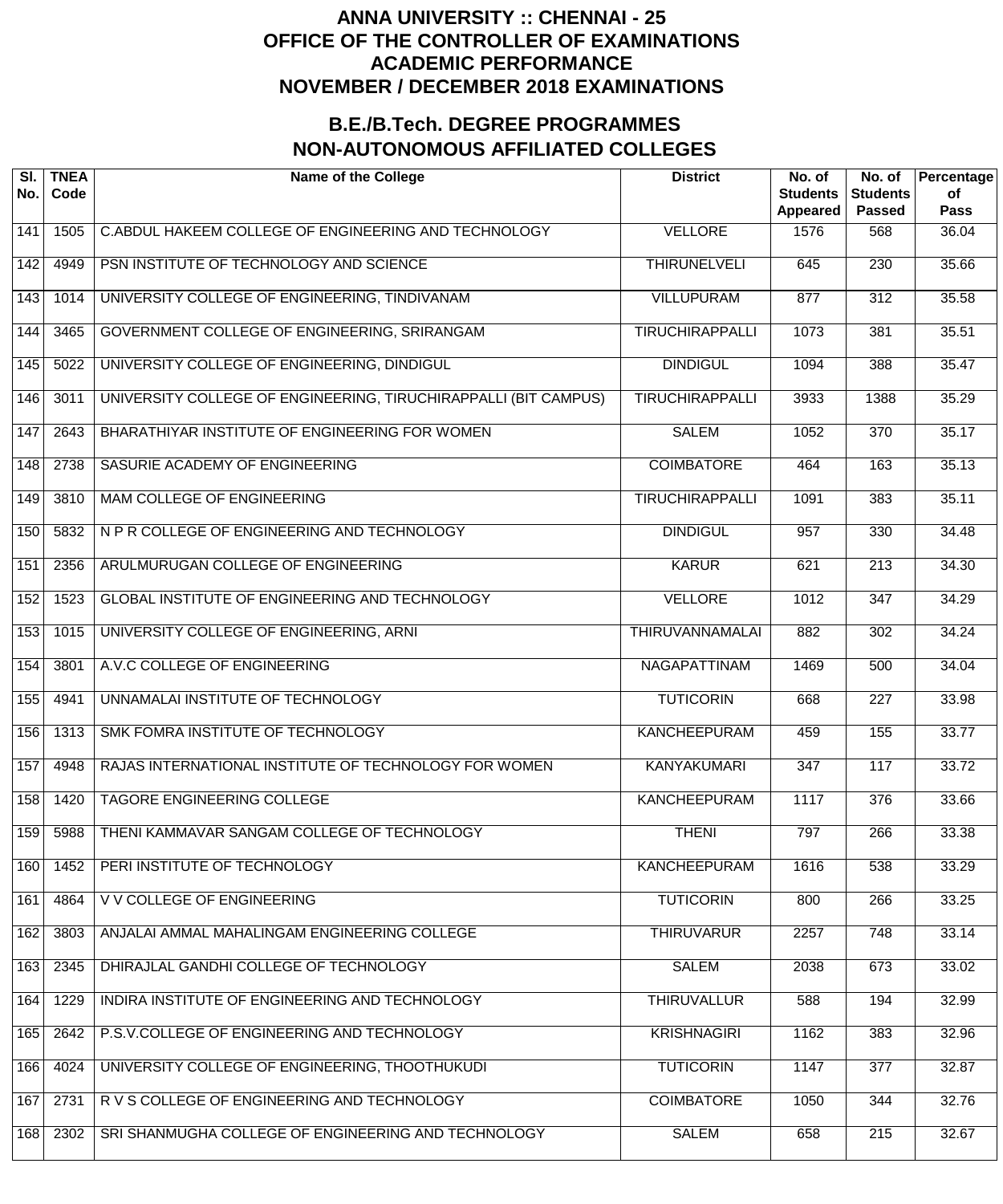| SI.<br>No.      | <b>TNEA</b><br>Code | <b>Name of the College</b>                         | <b>District</b>        | No. of<br><b>Students</b><br>Appeared | No. of<br><b>Students</b><br><b>Passed</b> | Percentage<br>of<br><b>Pass</b> |
|-----------------|---------------------|----------------------------------------------------|------------------------|---------------------------------------|--------------------------------------------|---------------------------------|
| 169             | 1209                | PALLAVAN COLLEGE OF ENGINEERING                    | <b>KANCHEEPURAM</b>    | 392                                   | 128                                        | 32.65                           |
| 170             | 1202                | <b>D M I COLLEGE OF ENGINEERING</b>                | <b>KANCHEEPURAM</b>    | 1525                                  | 497                                        | 32.59                           |
| $\frac{1}{171}$ | 1512                | S.K.P. ENGINEERING COLLEGE                         | <b>THIRUVANNAMALAI</b> | 1139                                  | $\overline{370}$                           | 32.48                           |
| 172             | 2763                | AKSHAYA COLLEGE OF ENGINEERING & TECHNOLOGY        | <b>COIMBATORE</b>      | 1036                                  | 336                                        | 32.43                           |
| 173             | 1427                | SRI KRISHNA ENGINEERING COLLEGE                    | <b>KANCHEEPURAM</b>    | 188                                   | 60                                         | 31.91                           |
| 174             | 4669                | THAMIRABHARANI ENGINEERING COLLEGE                 | <b>THIRUNELVELI</b>    | 536                                   | 171                                        | 31.90                           |
| 175             | 4971                | ST.XAVIER'S CATHOLIC COLLEGE OF ENGINEERING        | <b>KANYAKUMARI</b>     | 1868                                  | 595                                        | 31.85                           |
| 176             | 3843                | M R K INSTITUTE OF TECHNOLOGY                      | <b>CUDDALORE</b>       | 908                                   | 283                                        | 31.17                           |
| 177             | 4996                | SRI VIDYA COLLEGE OF ENGINEERING & TECHNOLOGY      | <b>VIRUDHUNAGAR</b>    | 897                                   | $\overline{278}$                           | 30.99                           |
| 178             | 4994                | <b>JP COLLEGE OF ENGINEERING</b>                   | <b>THIRUNELVELI</b>    | 807                                   | 250                                        | 30.98                           |
| 179             | 1225                | LOYOLA INSTITUTE OF TECHNOLOGY                     | <b>KANCHEEPURAM</b>    | 1462                                  | 451                                        | 30.85                           |
| 180             | 3918                | SHANMUGANATHAN ENGINEERING COLLEGE                 | <b>PUDUKOTTAI</b>      | $\overline{704}$                      | $\overline{217}$                           | 30.82                           |
| 181             | 2704                | COIMBATORE INSTITUTE OF ENGINEERING AND TECHNOLOGY | <b>COIMBATORE</b>      | 1062                                  | $\overline{327}$                           | 30.79                           |
| 182             | 4968                | SARDAR RAJA COLLEGE OF ENGINEERING                 | <b>THIRUNELVELI</b>    | 785                                   | 241                                        | 30.70                           |
| 183             | 4680                | AAA COLLEGE OF ENGINEERING & TECHNOLOGY            | <b>VIRUDHUNAGAR</b>    | 607                                   | 186                                        | 30.64                           |
| 184             | 3464                | GOVERNMENT COLLEGE OF ENGINEERING, THANJAVUR       | <b>THANJAVUR</b>       | 1097                                  | $\frac{1}{335}$                            | 30.54                           |
| 185             | 2358                | <b>SCAD INSTITUTE OF TECHNOLOGY</b>                | <b>TIRUPPUR</b>        | 325                                   | 99                                         | 30.46                           |
| 186             | 1101                | AALIM MUHAMMED SALEGH COLLEGE OF ENGINEERING       | <b>THIRUVALLUR</b>     | 1389                                  | 423                                        | 30.45                           |
| 187             | 3908                | MOUNT ZION COLLEGE OF ENGINEERING AND TECHNOLOGY   | <b>PUDUKOTTAI</b>      | 1659                                  | 503                                        | 30.32                           |
| 188             | 2612                | P G P COLLEGE OF ENGINEERING AND TECHNOLOGY        | <b>NAMAKKAL</b>        | 400                                   | 121                                        | 30.25                           |
| 189             | 5532                | VAIGAI COLLEGE OF ENGINEERING                      | <b>MADURAI</b>         | 308                                   | $\overline{93}$                            | 30.19                           |
| 190             | 2628                | PAAVAI COLLEGE OF ENGINEERING                      | <b>NAMAKKAL</b>        | 1326                                  | 400                                        | 30.17                           |
| 191             | 1509                | MEENAKSHI COLLEGE OF ENGINEERING                   | <b>CHENNAI</b>         | 1373                                  | 414                                        | 30.15                           |
| 192             | 1127                | ST. PETER'S COLLEGE OF ENGINEERING AND TECHNOLOGY  | <b>THIRUVALLUR</b>     | 1133                                  | 341                                        | 30.10                           |
| 193             | 2621                | ER.PERUMAL MANIMEKALAI COLLEGE OF ENGINEERING      | <b>KRISHNAGIRI</b>     | 1528                                  | 457                                        | 29.91                           |
| 194             | 3425                | C.K. COLLEGE OF ENGINEERING & TECHNOLOGY           | <b>CUDDALORE</b>       | 871                                   | 259                                        | 29.74                           |
| 195             | 2627                | SELVAM COLLEGE OF TECHNOLOGY                       | <b>NAMAKKAL</b>        | 1737                                  | 509                                        | 29.30                           |
| 196             | 2314                | MUTHAYAMMAL COLLEGE OF ENGINEERING                 | <b>NAMAKKAL</b>        | 857                                   | 250                                        | 29.17                           |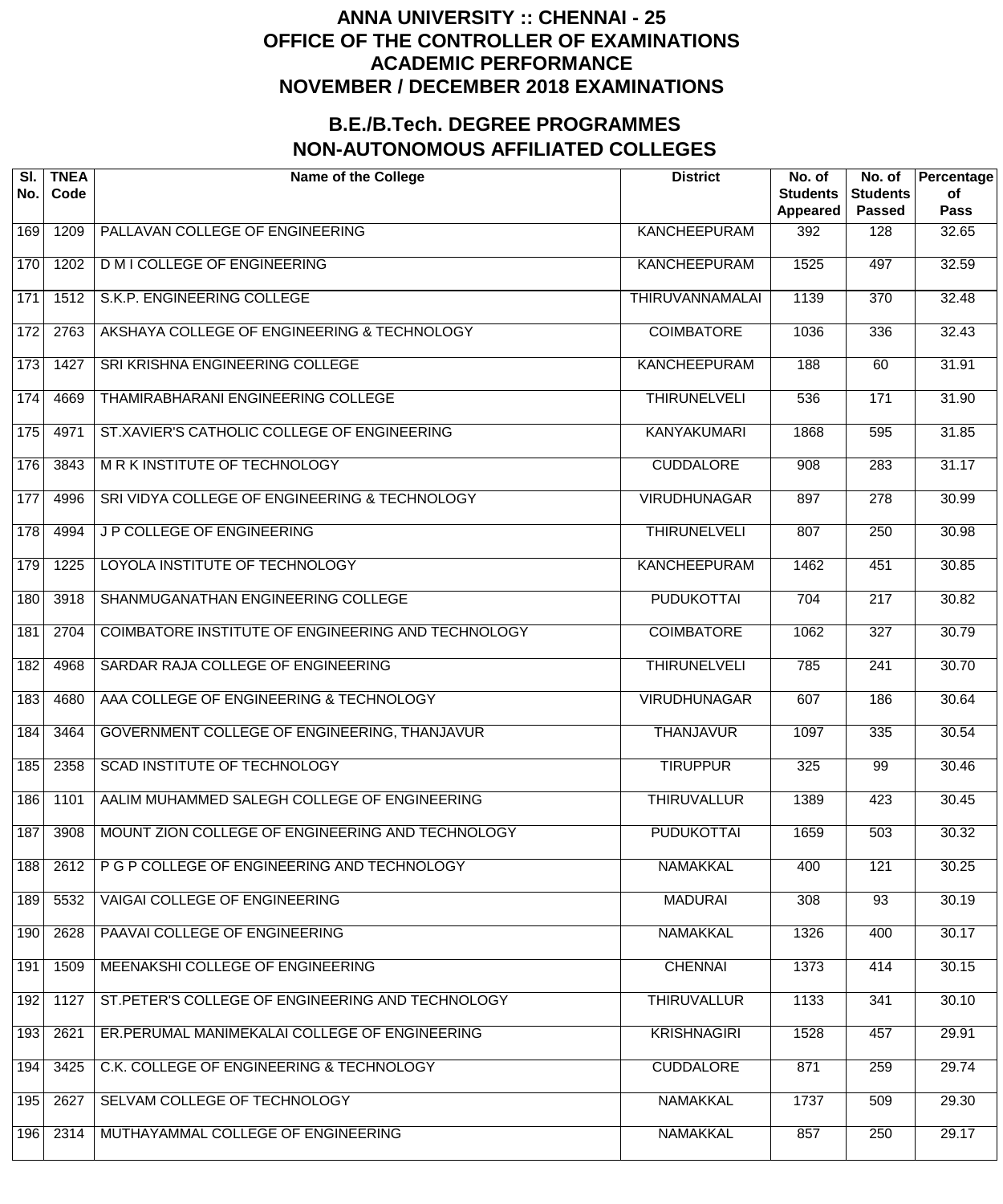| SI.<br>No.       | <b>TNEA</b><br>Code | <b>Name of the College</b>                             | <b>District</b>        | No. of<br><b>Students</b><br>Appeared | No. of<br><b>Students</b><br><b>Passed</b> | Percentage<br>of<br><b>Pass</b> |
|------------------|---------------------|--------------------------------------------------------|------------------------|---------------------------------------|--------------------------------------------|---------------------------------|
| 197              | 2744                | ADITHYA INSTITUTE OF TECHNOLOGY                        | <b>COIMBATORE</b>      | 927                                   | 270                                        | 29.13                           |
| 198              | 2349                | DHAANISH AHMED INSTITUTE OF TECHNOLOGY                 | <b>COIMBATORE</b>      | 282                                   | $\overline{82}$                            | 29.08                           |
| 199              | 2705                | CSI COLLEGE OF ENGINEERING                             | THE NILGIRIS           | 1033                                  | 300                                        | 29.04                           |
| 200              | 2735                | KARPAGAM INSTITUTE OF TECHNOLOGY                       | <b>COIMBATORE</b>      | 1019                                  | $\overline{295}$                           | 28.95                           |
| 201              | 1409                | KARPAGA VINAYAGA COLLEGE OF ENGINEERING AND TECHNOLOGY | <b>KANCHEEPURAM</b>    | 1128                                  | 326                                        | 28.90                           |
| $\overline{202}$ | 2707                | <b>ERODE SENGUNTHAR ENGINEERING COLLEGE</b>            | <b>ERODE</b>           | 1917                                  | $\overline{553}$                           | 28.85                           |
| $\overline{203}$ | 1331                | AKSHEYAA COLLEGE OF ENGINEERING                        | <b>KANCHEEPURAM</b>    | $\overline{342}$                      | $\overline{98}$                            | 28.65                           |
| $\overline{204}$ | 3926                | CHENDHURAN COLLEGE OF ENGINEERING AND TECHNOLOGY       | <b>PUDUKOTTAI</b>      | 706                                   | $\overline{201}$                           | 28.47                           |
| $\overline{205}$ | 1413                | SRI VENKATESWARAA COLLEGE OF TECHNOLOGY                | <b>KANCHEEPURAM</b>    | 239                                   | 68                                         | 28.45                           |
| $\overline{206}$ | 2732                | <b>INFO INSTITUTE OF ENGINEERING</b>                   | <b>COIMBATORE</b>      | 801                                   | $\overline{227}$                           | 28.34                           |
| 207              | 1221                | JAYA COLLEGE OF ENGINEERING AND TECHNOLOGY             | <b>THIRUVALLUR</b>     | 188                                   | $\overline{53}$                            | 28.19                           |
| $\overline{208}$ | 4972                | SUN COLLEGE OF ENGINEERING AND TECHNOLOGY              | <b>KANYAKUMARI</b>     | 495                                   | 139                                        | 28.08                           |
| 209              | 1013                | UNIVERSITY COLLEGE OF ENGINEERING, VILLUPURAM          | <b>VILLUPURAM</b>      | 956                                   | $\overline{267}$                           | 27.93                           |
| $\overline{210}$ | 4989                | PSN ENGINEERING COLLEGE                                | <b>THIRUNELVELI</b>    | 708                                   | 197                                        | 27.82                           |
| $\overline{211}$ | 5862                | R.V.S. EDUCATIONAL TRUST'S GROUP OF INSTITUTION        | <b>DINDIGUL</b>        | 861                                   | 239                                        | 27.76                           |
| 212              | 2673                | SREE SAKTHI ENGINEERING COLLEGE                        | <b>COIMBATORE</b>      | 883                                   | 244                                        | 27.63                           |
| $\overline{213}$ | 1503                | ARULMIGU MEENAKSHI AMMAN COLLEGE OF ENGINEERING        | <b>THIRUVANNAMALAI</b> | $\overline{210}$                      | 58                                         | 27.62                           |
| 214              | 2328                | KSR INSTITUTE FOR ENGINEERING AND TECHNOLOGY           | <b>NAMAKKAL</b>        | 1268                                  | 350                                        | 27.60                           |
| 215              | 5903                | K.L.N.COLLEGE OF INFORMATION TECHNOLOGY                | <b>SIVAGANGA</b>       | 910                                   | 251                                        | 27.58                           |
| 216              | 2369                | GOVERNMENT COLLEGE OF ENGINEERING, DHARMAPURI          | <b>DHARMAPURI</b>      | 1033                                  | 284                                        | 27.49                           |
| 217              | 2629                | SENGUNTHAR COLLEGE OF ENGINEERING                      | <b>NAMAKKAL</b>        | 484                                   | 133                                        | 27.48                           |
| 218              | 2617                | SENGUNTHAR ENGINEERING COLLEGE                         | <b>NAMAKKAL</b>        | 931                                   | 254                                        | 27.28                           |
| 219              | 2768                | PARK COLLEGE OF TECHNOLOGY                             | <b>COIMBATORE</b>      | 406                                   | 110                                        | 27.09                           |
| 220              | 1508                | ARUNAI COLLEGE OF ENGINEERING                          | <b>THIRUVANNAMALAI</b> | 390                                   | 105                                        | 26.92                           |
| 221              | 1519                | BHARATHIDASAN ENGINEERING COLLEGE                      | <b>VELLORE</b>         | 628                                   | 169                                        | 26.91                           |
| 222              | 3760                | SIR ISSAC NEWTON COLLEGE OF ENGINEERING AND TECHNOLOGY | NAGAPATTINAM           | 737                                   | 198                                        | 26.87                           |
| 223              | 2347                | A V S COLLEGE OF TECHNOLOGY                            | <b>SALEM</b>           | 1225                                  | 328                                        | 26.78                           |
| 224              | 2342                | SRI RANGANATHAR INSTITUTE OF ENGINEERING & TECHNOLOGY  | <b>COIMBATORE</b>      | 849                                   | $\overline{227}$                           | 26.74                           |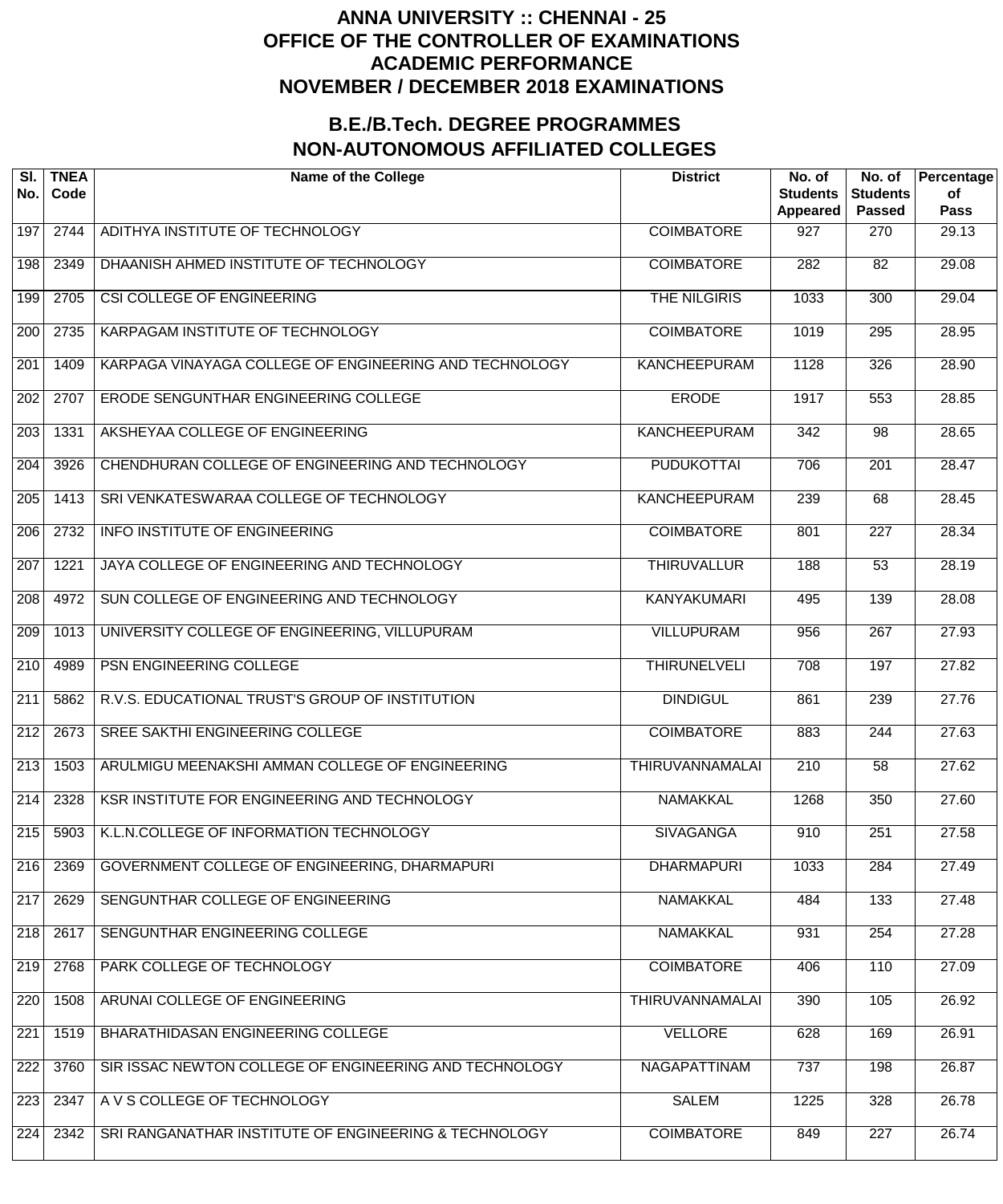| SI.<br>No.       | <b>TNEA</b><br>Code | <b>Name of the College</b>                                    | <b>District</b>        | No. of<br><b>Students</b><br><b>Appeared</b> | No. of<br><b>Students</b><br><b>Passed</b> | Percentage<br>of<br><b>Pass</b> |
|------------------|---------------------|---------------------------------------------------------------|------------------------|----------------------------------------------|--------------------------------------------|---------------------------------|
| 225              | 3831                | INDRA GANESAN COLLEGE OF ENGINEERING                          | <b>TIRUCHIRAPPALLI</b> | 722                                          | 193                                        | 26.73                           |
| 226              | 2753                | PPG INSTITUTE OF TECHNOLOGY                                   | <b>COIMBATORE</b>      | $\overline{554}$                             | 148                                        | 26.71                           |
| 227              | 3847                | ROEVER COLLEGE OF ENGINEERING AND TECHNOLOGY                  | <b>PERAMBALUR</b>      | $\overline{276}$                             | $\overline{73}$                            | 26.45                           |
| $\overline{228}$ | 2745                | KATHIR COLLEGE OF ENGINEERING                                 | <b>COIMBATORE</b>      | 763                                          | $\overline{201}$                           | 26.34                           |
| 229              | 1431                | NEW PRINCE SHRI BHAVANI COLLEGE OF ENGINEERING AND TECHNOLOGY | <b>KANCHEEPURAM</b>    | 675                                          | 174                                        | 25.78                           |
| 230              | 4933                | ST.MOTHER THERESA ENGINEERING COLLEGE                         | <b>TUTICORIN</b>       | 1007                                         | 259                                        | 25.72                           |
| 231              | 2714                | MAHARAJA ENGINEERING COLLEGE                                  | <b>TIRUPPUR</b>        | 296                                          | 76                                         | 25.68                           |
| 232              | 5017                | UNIVERSITY COLLEGE OF ENGINEERING, RAMANATHAPURAM             | <b>RAMANATHAPURAM</b>  | 806                                          | $\overline{204}$                           | 25.31                           |
| 233              | 1214                | SAKTHI MARIAMMAN ENGINEERING COLLEGE                          | <b>KANCHEEPURAM</b>    | 166                                          | $\overline{42}$                            | 25.30                           |
| 234              | 2614                | S.S.M. COLLEGE OF ENGINEERING                                 | <b>NAMAKKAL</b>        | 1151                                         | $\overline{291}$                           | 25.28                           |
| 235              | 1301                | MOHAMMED SATHAK A.J.COLLEGE OF ENGINEERING                    | <b>KANCHEEPURAM</b>    | 685                                          | $\overline{173}$                           | 25.26                           |
| 236              | 5935                | FATIMA MICHAEL COLLEGE OF ENGINEERING AND TECHNOLOGY          | <b>MADURAI</b>         | 628                                          | 157                                        | 25.00                           |
| 237              | 2624                | <b>GNANAMANI COLLEGE OF TECHNOLOGY</b>                        | <b>NAMAKKAL</b>        | 2669                                         | 663                                        | 24.84                           |
| 238              | 4928                | MAR EPHRAEM COLLEGE OF ENGINEERING AND TECHNOLOGY             | <b>KANYAKUMARI</b>     | 1317                                         | $\overline{327}$                           | 24.83                           |
| 239              | 4993                | LOYOLA INSTITUTE OF TECHNOLOGY AND SCIENCE                    | <b>KANYAKUMARI</b>     | 1116                                         | $\overline{277}$                           | 24.82                           |
| 240              | 3833                | PARISUTHAM INSTITUTE OF TECHNOLOGY AND SCIENCE                | <b>THANJAVUR</b>       | 751                                          | 186                                        | 24.77                           |
| 241              | 1510                | PRIYADARSHINI ENGINEERING COLLEGE                             | <b>VELLORE</b>         | 768                                          | 190                                        | 24.74                           |
| 242              | 1212                | RAJIV GANDHI COLLEGE OF ENGINEERING                           | <b>KANCHEEPURAM</b>    | 1098                                         | 271                                        | 24.68                           |
| 243              | 2721                | TAMILNADU COLLEGE OF ENGINEERING                              | <b>COIMBATORE</b>      | 1035                                         | 255                                        | 24.64                           |
| 244              | 4020                | REGIONAL CENTRE OF ANNA UNIVERSITY, THIRUNELVELI              | <b>THIRUNELVELI</b>    | $\overline{211}$                             | $\overline{52}$                            | 24.64                           |
| 245              | 2776                | RVS TECHNICAL CAMPUS-COIMBATORE                               | <b>COIMBATORE</b>      | 1174                                         | 287                                        | 24.45                           |
| 246              | 2661                | VIVEKANANDHA COLLEGE OF TECHNOLOGY FOR WOMEN                  | <b>NAMAKKAL</b>        | 1441                                         | 349                                        | 24.22                           |
| 247              | 2657                | PAVAI COLLEGE OF TECHNOLOGY                                   | <b>NAMAKKAL</b>        | 819                                          | 198                                        | 24.18                           |
| 248              | 3459                | DHANALAKSHMI SRINIVASAN INSTITUTE OF TECHNOLOGY               | <b>TIRUCHIRAPPALLI</b> | 1151                                         | 278                                        | 24.15                           |
| 249              | 2664                | EXCEL COLLEGE OF ENGINEERING AND TECHNOLOGY                   | <b>NAMAKKAL</b>        | 1380                                         | 333                                        | 24.13                           |
| 250              | 5703                | CHRISTIAN COLLEGE OF ENGINEERING AND TECHNOLOGY               | <b>DINDIGUL</b>        | 930                                          | $\overline{224}$                           | 24.09                           |
| 251              | 4672                | STELLA MARY'S COLLEGE OF ENGINEERING                          | <b>KANYAKUMARI</b>     | 801                                          | 191                                        | 23.85                           |
| 252              | 5913                | RATNAVEL SUBRAMANIAM COLLEGE OF ENGINEERING AND TECHNOLOGY    | <b>DINDIGUL</b>        | 806                                          | 192                                        | 23.82                           |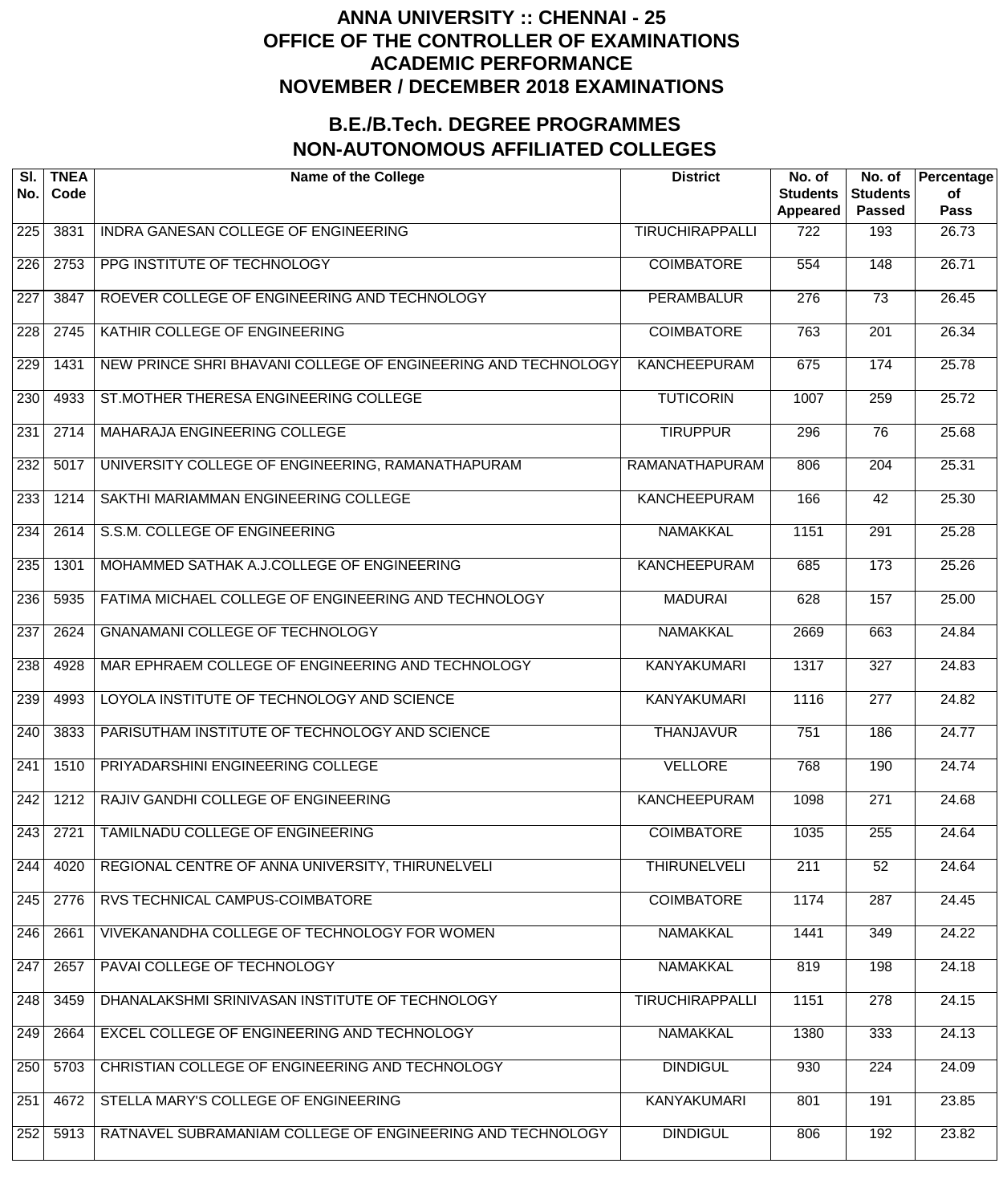| SI.<br>No.       | <b>TNEA</b><br>Code | <b>Name of the College</b>                                 | <b>District</b>     | No. of<br><b>Students</b><br><b>Appeared</b> | No. of<br><b>Students</b><br><b>Passed</b> | Percentage<br>of<br><b>Pass</b> |
|------------------|---------------------|------------------------------------------------------------|---------------------|----------------------------------------------|--------------------------------------------|---------------------------------|
| 253              | 2354                | POLLACHI INSTITUTE OF ENGINEERING AND TECHNOLOGY           | <b>COIMBATORE</b>   | 592                                          | 139                                        | 23.48                           |
| 254              | 5942                | ULTRA COLLEGE OF ENGINEERING AND TECHNOLOGY FOR WOMEN      | <b>MADURAI</b>      | 69                                           | $\overline{16}$                            | 23.19                           |
| 255              | 3905                | KINGS COLLEGE OF ENGINEERING                               | <b>PUDUKOTTAI</b>   | 1114                                         | $\overline{258}$                           | 23.16                           |
| 256              | 2355                | CHERAN COLLEGE OF ENGINEERING                              | <b>KARUR</b>        | 553                                          | 128                                        | 23.15                           |
| 257              | 5922                | <b>VICKRAM COLLEGE OF ENGINEERING</b>                      | <b>SIVAGANGA</b>    | 345                                          | 79                                         | 22.90                           |
| 258              | 1605                | IDHAYA ENGINEERING COLLEGE FOR WOMEN                       | <b>VILLUPURAM</b>   | 399                                          | 91                                         | 22.81                           |
| 259              | 1525                | PODHIGAI COLLEGE OF ENGINEERING AND TECHNOLOGY             | <b>VELLORE</b>      | 325                                          | $\overline{73}$                            | 22.46                           |
| 260              | 3804                | ARASU ENGINEERING COLLEGE                                  | <b>THANJAVUR</b>    | 1089                                         | 244                                        | 22.41                           |
| $\overline{261}$ | 5902                | BHARATH NIKETAN ENGINEERING COLLEGE                        | <b>THENI</b>        | $\overline{726}$                             | 162                                        | 22.31                           |
| 262              | 1421                | V.R.S. COLLEGE OF ENGINEERING AND TECHNOLOGY               | <b>VILLUPURAM</b>   | $\overline{978}$                             | $\overline{218}$                           | 22.29                           |
| 263              | 5010                | REGIONAL CENTRE OF ANNA UNIVERSITY, MADURAI                | <b>MADURAI</b>      | $\overline{207}$                             | $\overline{46}$                            | 22.22                           |
| 264              | 2650                | CHRIST THE KING ENGINEERING COLLEGE                        | <b>COIMBATORE</b>   | $\overline{545}$                             | 121                                        | 22.20                           |
| 265              | 2623                | MAHENDRA COLLEGE OF ENGINEERING                            | <b>SALEM</b>        | 1554                                         | $\overline{341}$                           | 21.94                           |
| 266              | 1243                | MADHA INSTITUTE OF ENGINEERING AND TECHNOLOGY              | <b>KANCHEEPURAM</b> | 260                                          | $\overline{57}$                            | 21.92                           |
| 267              | 5502                | SRI RAAJA RAAJAN COLLEGE OF ENGINEERING AND TECHNOLOGY     | <b>SIVAGANGA</b>    | 817                                          | 179                                        | 21.91                           |
| 268              | 2367                | ARJUN COLLEGE OF TECHNOLOGY                                | <b>COIMBATORE</b>   | 443                                          | $\overline{97}$                            | 21.90                           |
| 269              | 3016                | UNIVERSITY COLLEGE OF ENGINEERING, ARIYALUR                | <b>ARIYALUR</b>     | 855                                          | 187                                        | 21.87                           |
| 270              | 2638                | MAHENDRA ENGINEERING COLLEGE FOR WOMEN                     | <b>NAMAKKAL</b>     | 1068                                         | 233                                        | 21.82                           |
| 271              | 2730                | MAHARAJA INSTITUTE OF TECHNOLOGY                           | <b>COIMBATORE</b>   | $\overline{23}$                              | $\overline{5}$                             | 21.74                           |
| 272              | 4967                | S.VEERASAMY CHETTIAR COLLEGE OF ENGINEERING AND TECHNOLOGY | <b>THIRUNELVELI</b> | 643                                          | 139                                        | 21.62                           |
| 273              | 3457                | DHANALAKSHMI SRINIVASAN COLLEGE OF ENGINEERING             | <b>PERAMBALUR</b>   | 232                                          | 50                                         | 21.55                           |
| 274              | 5930                | SBM COLLEGE OF ENGINEERING AND TECHNOLOGY                  | <b>DINDIGUL</b>     | 1822                                         | 392                                        | 21.51                           |
| 275              | 2716                | PARK COLLEGE OF ENGINEERING AND TECHNOLOGY                 | <b>COIMBATORE</b>   | 1635                                         | 351                                        | 21.47                           |
| 276              | 3846                | MOTHER TERASA COLLEGE OF ENGINEERING AND TECHNOLOGY        | <b>PUDUKOTTAI</b>   | 766                                          | 164                                        | 21.41                           |
| 277              | 3805                | DHANALAKSHMI SRINIVASAN ENGINEERING COLLEGE                | <b>PERAMBALUR</b>   | 2704                                         | 577                                        | 21.34                           |
| 278              | 2640                | JAYALAKSHMI INSTITUTE OF TECHNOLOGY                        | <b>DHARMAPURI</b>   | 1646                                         | 351                                        | 21.32                           |
| 279              | 3817                | ROEVER ENGINEERING COLLEGE                                 | <b>PERAMBALUR</b>   | 924                                          | 197                                        | 21.32                           |
| 280              | 2772                | C M S COLLEGE OF ENGINEERING AND TECHNOLOGY                | <b>COIMBATORE</b>   | 556                                          | 118                                        | 21.22                           |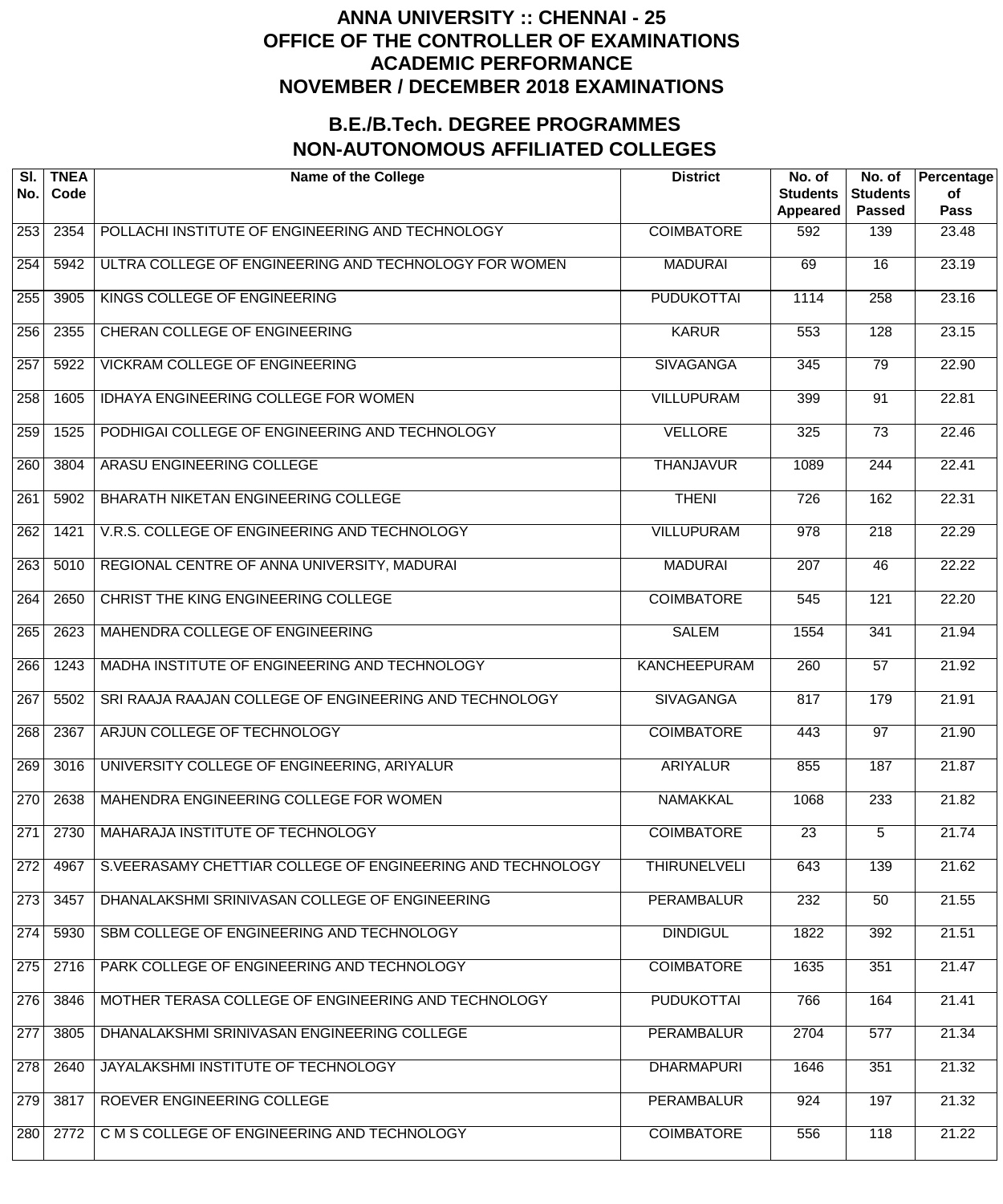| SI.<br>No. | <b>TNEA</b><br>Code | <b>Name of the College</b>                                                     | <b>District</b>        | No. of<br><b>Students</b><br><b>Appeared</b> | No. of<br><b>Students</b><br><b>Passed</b> | Percentage<br>of<br>Pass |
|------------|---------------------|--------------------------------------------------------------------------------|------------------------|----------------------------------------------|--------------------------------------------|--------------------------|
| 281        | 2729                | NEHRU INSTITUTE OF ENGINEERING AND TECHNOLOGY                                  | <b>COIMBATORE</b>      | 1488                                         | 312                                        | 20.97                    |
| 282        | 3019                | UNIVERSITY COLLEGE OF ENGINEERING, PANRUTI                                     | <b>CUDDALORE</b>       | 1218                                         | 255                                        | 20.94                    |
| 283        | 5912                | PANDIAN SARASWATHI YADAV ENGINEERING COLLEGE                                   | <b>SIVAGANGA</b>       | 795                                          | 166                                        | 20.88                    |
| 284        | 3824                | PONNAIYAH RAMAJAYAM COLLEGE OF ENGINEERING AND TECHNOLOGY                      | <b>THANJAVUR</b>       | $\overline{72}$                              | 15                                         | 20.83                    |
| 285        | 1234                | INDIRA GANDHI COLLEGE OF ENGINEERING AND TECHNOLOGY FOR<br><b>WOMEN</b>        | <b>KANCHEEPURAM</b>    | 125                                          | $\overline{26}$                            | 20.80                    |
| 286        | 4982                | VINS CHRISTIAN COLLEGE OF ENGINEERING                                          | <b>KANYAKUMARI</b>     | 782                                          | 160                                        | 20.46                    |
| 287        | 2625                | THE KAVERY ENGINEERING COLLEGE                                                 | <b>SALEM</b>           | 1527                                         | 311                                        | 20.37                    |
| 288        | 3823                | SRINIVASAN ENGINEERING COLLEGE                                                 | <b>PERAMBALUR</b>      | 656                                          | 133                                        | 20.27                    |
| 289        | 2659                | SALEM COLLEGE OF ENGINEERING AND TECHNOLOGY                                    | <b>SALEM</b>           | 860                                          | 172                                        | 20.00                    |
| 290        | 1150                | SRI JAYARAM INSTITUTE OF ENGINEERING AND TECHNOLOGY                            | <b>THIRUVALLUR</b>     | 290                                          | 58                                         | 20.00                    |
| 291        | 2771                | DR.NALLINI INSTITUTE OF ENGINEERING AND TECHNOLOGY                             | <b>TIRUPPUR</b>        | 5                                            | $\mathbf 1$                                | 20.00                    |
| 292        | 2646                | TAGORE INSTITUTE OF ENGINEERING AND TECHNOLOGY                                 | <b>SALEM</b>           | 886                                          | 177                                        | 19.98                    |
| 293        | 1226                | P.T. LEE CHENGALVARAYA NAICKER COLLEGE OF ENGINEERING AND<br><b>TECHNOLOGY</b> | <b>KANCHEEPURAM</b>    | 478                                          | 95                                         | 19.87                    |
| 294        | 2717                | SASURIE COLLEGE OF ENGINEERING                                                 | <b>TIRUPPUR</b>        | 635                                          | 126                                        | 19.84                    |
| 295        | 5720                | SRI SUBRAMANYA COLLEGE OF ENGINEERING AND TECHNOLOGY                           | <b>DINDIGUL</b>        | 592                                          | 117                                        | 19.76                    |
| 296        | 3841                | <b>CARE GROUP OF INSTITUTIONS</b>                                              | <b>TIRUCHIRAPPALLI</b> | $\overline{373}$                             | $\overline{73}$                            | 19.57                    |
| 297        | 1436                | A.R. ENGINEERING COLLEGE                                                       | VILLUPURAM             | 307                                          | 60                                         | 19.54                    |
| 298        | 1333                | VI INSTITUTE OF TECHNOLOGY                                                     | <b>KANCHEEPURAM</b>    | 420                                          | 82                                         | 19.52                    |
| 299        | 1418                | SRI LAKSHMI AMMAL ENGINEERING COLLEGE                                          | <b>KANCHEEPURAM</b>    | 504                                          | $\overline{98}$                            | 19.44                    |
| 300        | 1116                | SRI VENKATESWARA COLLEGE OF ENGINEERING AND TECHNOLOGY                         | <b>THIRUVALLUR</b>     | 968                                          | 188                                        | 19.42                    |
| 301        | 4957                | JAYARAJ ANNAPACKIAM CSI COLLEGE OF ENGINEERING                                 | <b>TUTICORIN</b>       | 885                                          | 171                                        | 19.32                    |
| 302        | 1323                | A.C.T. COLLEGE OF ENGINEERING AND TECHNOLOGY                                   | <b>KANCHEEPURAM</b>    | 114                                          | $\overline{22}$                            | 19.30                    |
| 303        | 3811                | M.I.E.T. ENGINEERING COLLEGE                                                   | <b>TIRUCHIRAPPALLI</b> | 1612                                         | 309                                        | 19.17                    |
| 304        | 2740                | HINDUSTHAN INSTITUTE OF TECHNOLOGY                                             | <b>COIMBATORE</b>      | 1471                                         | 281                                        | 19.10                    |
| 305        | 5851                | <b>VEERAMMAL ENGINEERING COLLEGE</b>                                           | <b>DINDIGUL</b>        | 257                                          | 49                                         | 19.07                    |
| 306        | 3458                | DHANALAKSHMI SRINIVASAN INSTITUTE OF RESEARCH AND TECHNOLOGY                   | <b>PERAMBALUR</b>      | 413                                          | $\overline{78}$                            | 18.89                    |
| 307        | 1123                | GOJAN SCHOOL OF BUSINESS AND TECHNOLOGY                                        | <b>THIRUVALLUR</b>     | 924                                          | 173                                        | 18.72                    |
| 308        | 4946                | DMI ENGINEERING COLLEGE                                                        | <b>KANYAKUMARI</b>     | 1117                                         | 209                                        | 18.71                    |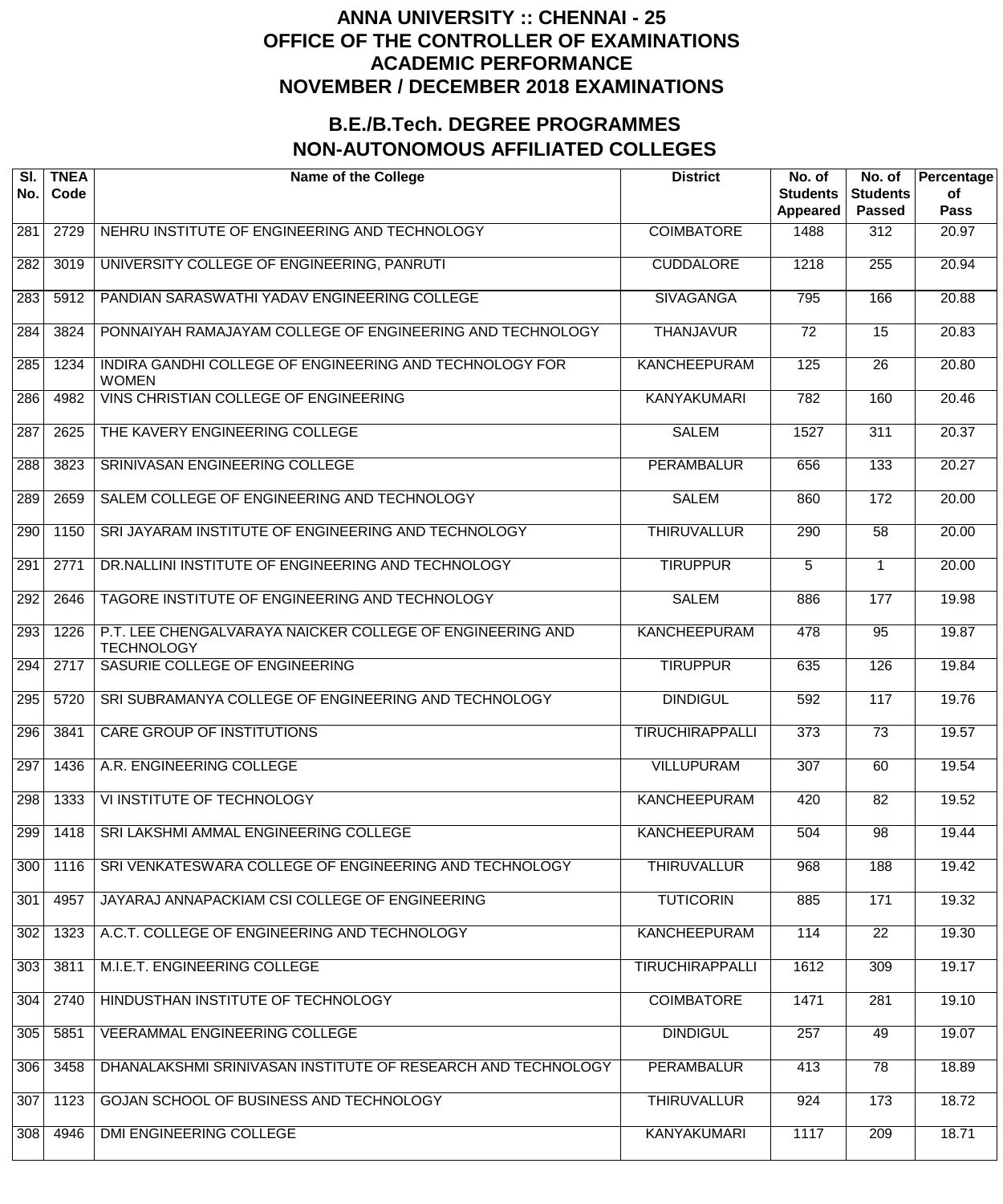| SI.<br>No.       | <b>TNEA</b><br>Code | <b>Name of the College</b>                                 | <b>District</b>        | No. of<br><b>Students</b><br><b>Appeared</b> | No. of<br><b>Students</b><br><b>Passed</b> | Percentage<br>of<br><b>Pass</b> |
|------------------|---------------------|------------------------------------------------------------|------------------------|----------------------------------------------|--------------------------------------------|---------------------------------|
| 309              | 5919                | ST.MICHAEL COLLEGE OF ENGINEERING & TECHNOLOGY             | <b>SIVAGANGA</b>       | 440                                          | 82                                         | 18.64                           |
| $\overline{310}$ | 3410                | KRISHNASAMY COLLEGE OF ENGINEERING AND TECHNOLOGY          | <b>CUDDALORE</b>       | 606                                          | 112                                        | 18.48                           |
| 311              | 2649                | KARUR COLLEGE OF ENGINEERING                               | <b>KARUR</b>           | 233                                          | $\overline{43}$                            | 18.45                           |
| $\overline{312}$ | 2713                | M.P. NACHIMUTHU M. JAGANATHAN ENGINEERING COLLEGE          | <b>ERODE</b>           | 1479                                         | $\overline{272}$                           | 18.39                           |
| $\overline{313}$ | 4966                | PET ENGINEERING COLLEGE                                    | <b>THIRUNELVELI</b>    | 908                                          | 166                                        | 18.28                           |
| $\overline{314}$ | 3806                | E.G.S.PILLAY ENGINEERING COLLEGE                           | <b>NAGAPATTINAM</b>    | 1140                                         | $\overline{208}$                           | 18.25                           |
| 315              | 4998                | MAHAKAVI BHARATHIYAR COLLEGE OF ENGINEERING AND TECHNOLOGY | <b>THIRUNELVELI</b>    | 160                                          | $\overline{29}$                            | 18.13                           |
| 316              | 1107                | JAYA INSTITUTE OF TECHNOLOGY                               | <b>THIRUVALLUR</b>     | 61                                           | $\overline{11}$                            | 18.03                           |
| $\overline{317}$ | 4977                | NARAYANAGURU COLLEGE OF ENGINEERING                        | <b>KANYAKUMARI</b>     | 464                                          | $\overline{83}$                            | 17.89                           |
| 318              | 4976                | INFANT JESUS COLLEGE OF ENGINEERING                        | <b>TUTICORIN</b>       | $\overline{570}$                             | 101                                        | 17.72                           |
| 319              | 1441                | A K T MEMORIAL COLLEGE OF ENGINEERING AND TECHNOLOGY       | <b>VILLUPURAM</b>      | 1003                                         | 177                                        | 17.65                           |
| 320              | 4953                | CAPE INSTITUTE OF TECHNOLOGY                               | <b>THIRUNELVELI</b>    | 1141                                         | $\overline{200}$                           | 17.53                           |
| 321              | 2682                | AMBAL PROFESSIONAL GROUP OF INSTITUTIONS                   | <b>TIRUPPUR</b>        | 541                                          | 94                                         | 17.38                           |
| $\overline{322}$ | 1517                | THIRUMALAI ENGINEERING COLLEGE                             | <b>KANCHEEPURAM</b>    | 427                                          | $\overline{74}$                            | 17.33                           |
| 323              | 4938                | SIVAJI COLLEGE OF ENGINEERING AND TECHNOLOGY               | <b>KANYAKUMARI</b>     | 330                                          | $\overline{57}$                            | 17.27                           |
| 324              | 2769                | J C T COLLEGE OF ENGINEERING AND TECHNOLOGY                | <b>COIMBATORE</b>      | 1812                                         | 312                                        | 17.22                           |
| 325              | 4992                | <b>BETHLAHEM INSTITUTE OF ENGINEERING</b>                  | <b>KANYAKUMARI</b>     | 1069                                         | 184                                        | 17.21                           |
| 326              | 1524                | ANNAMALAIAR COLLEGE OF ENGINEERING                         | THIRUVANNAMALAI        | 240                                          | 41                                         | 17.08                           |
| 327              | 1235                | J E I MATHAAJEE COLLEGE OF ENGINEERING                     | <b>KANCHEEPURAM</b>    | 132                                          | $\overline{22}$                            | 16.67                           |
| 328              | 5536                | MANGAYARKARASI COLLEGE OF ENGINEERING                      | <b>MADURAI</b>         | 645                                          | 107                                        | 16.59                           |
| 329              | 3829                | M.A.M. COLLEGE OF ENGINEERING AND TECHNOLOGY               | <b>TIRUCHIRAPPALLI</b> | 1280                                         | $\overline{212}$                           | 16.56                           |
| 330              | 5914                | SOLAMALAI COLLEGE OF ENGINEERING                           | <b>MADURAI</b>         | 296                                          | 49                                         | 16.55                           |
| 331              | 1417                | SHRI ANDAL ALAGAR COLLEGE OF ENGINEERING                   | <b>KANCHEEPURAM</b>    | 529                                          | 87                                         | 16.45                           |
| 332              | 1426                | SRI RAMANUJAR ENGINEERING COLLEGE                          | <b>KANCHEEPURAM</b>    | 944                                          | 154                                        | 16.31                           |
| 333              | 1208                | KANCHI PALLAVAN ENGINEERING COLLEGE                        | <b>KANCHEEPURAM</b>    | 130                                          | $\overline{21}$                            | 16.15                           |
| 334              | 2652                | AL-AMEEN ENGINEERING COLLEGE                               | <b>ERODE</b>           | 902                                          | 145                                        | 16.08                           |
| 335              | 3923                | MNSK COLLEGE OF ENGINEERING                                | <b>PUDUKOTTAI</b>      | 69                                           | $\overline{11}$                            | 15.94                           |
| 336              | 3812                | MOOKAMBIGAI COLLEGE OF ENGINEERING                         | <b>PUDUKOTTAI</b>      | 1547                                         | $\overline{246}$                           | 15.90                           |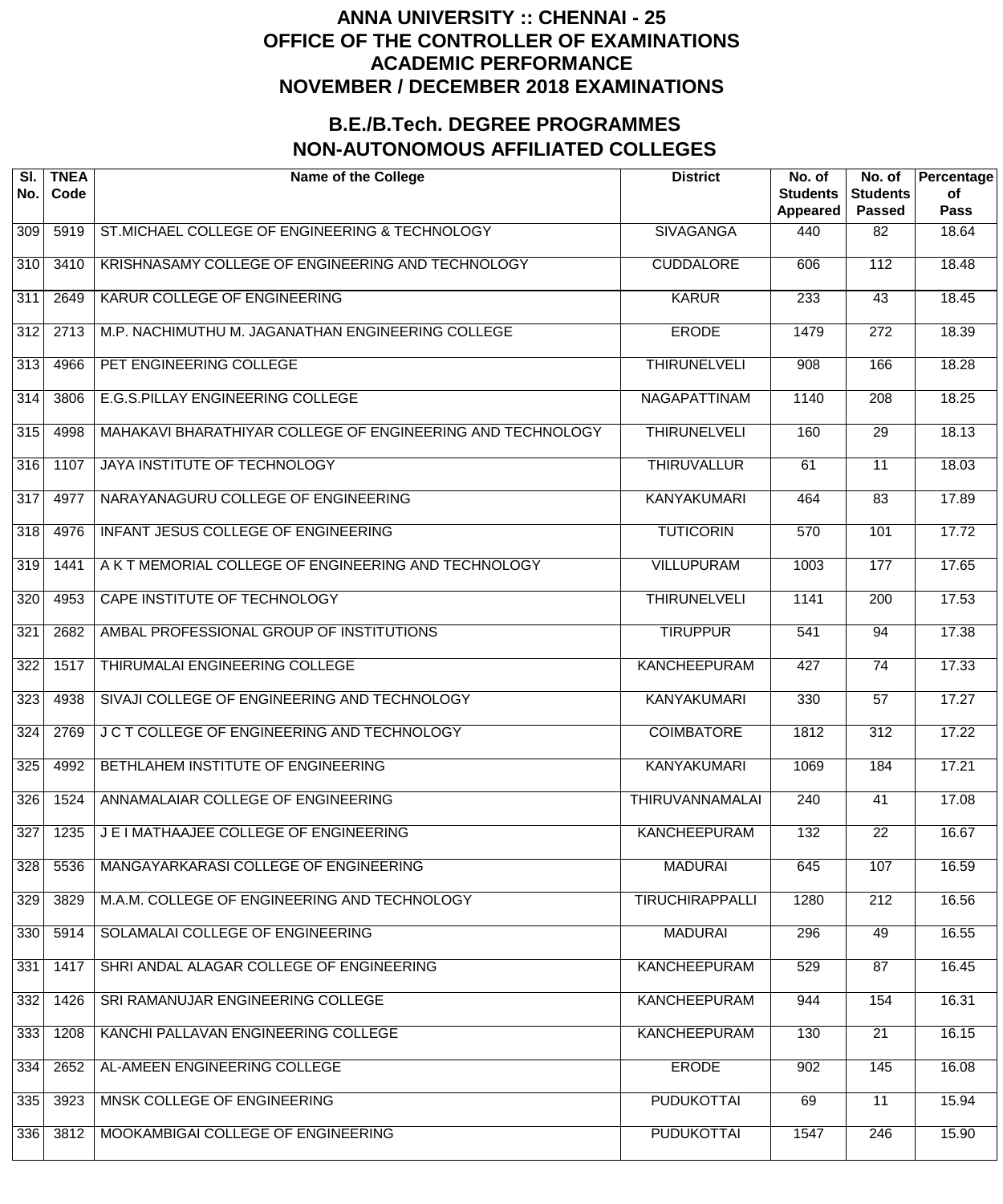| SI.<br>No.       | <b>TNEA</b><br>Code | <b>Name of the College</b>                              | <b>District</b>        | No. of<br><b>Students</b><br>Appeared | No. of<br><b>Students</b><br><b>Passed</b> | Percentage<br>of<br><b>Pass</b> |
|------------------|---------------------|---------------------------------------------------------|------------------------|---------------------------------------|--------------------------------------------|---------------------------------|
| 337              | 1434                | <b>SURYA GROUP OF INSTITUTIONS</b>                      | <b>VILLUPURAM</b>      | 865                                   | 137                                        | 15.84                           |
| 338              | 4970                | SREE SOWDAMBIKA COLLEGE OF ENGINEERING                  | <b>VIRUDHUNAGAR</b>    | 708                                   | 112                                        | 15.82                           |
| 339              | 3018                | UNIVERSITY COLLEGE OF ENGINEERING, THIRUKKUVALAI        | NAGAPATTINAM           | $\overline{742}$                      | 117                                        | 15.77                           |
| $\overline{340}$ | 4983                | LORD JEGANNATH COLLEGE OF ENGINEERING AND TECHNOLOGY    | <b>KANYAKUMARI</b>     | 305                                   | $\overline{48}$                            | 15.74                           |
| $\overline{341}$ | 3802                | SHRI ANGALA AMMAN COLLEGE OF ENGINEERING AND TECHNOLOGY | <b>TIRUCHIRAPPALLI</b> | 365                                   | $\overline{57}$                            | 15.62                           |
| $\overline{342}$ | 2666                | THE KAVERY COLLEGE OF ENGINEERING                       | <b>SALEM</b>           | 437                                   | 68                                         | 15.56                           |
| $\overline{343}$ | 1319                | THANGAVELU ENGINEERING COLLEGE                          | <b>KANCHEEPURAM</b>    | 496                                   | $\overline{77}$                            | 15.52                           |
| $\overline{344}$ | 2747                | SHREE VENKATESHWARA HI-TECH ENGINEERING COLLEGE         | <b>ERODE</b>           | 1000                                  | 155                                        | 15.50                           |
| 345              | 3920                | SUDHARSAN ENGINEERING COLLEGE                           | <b>PUDUKOTTAI</b>      | $\overline{531}$                      | 82                                         | 15.44                           |
| 346              | 4984                | MARTHANDAM COLLEGE OF ENGINEERING AND TECHNOLOGY        | <b>KANYAKUMARI</b>     | 675                                   | 103                                        | 15.26                           |
| $\overline{347}$ | 2647                | J.K.K. NATARAJA COLLEGE OF ENGINEERING AND TECHNOLOGY   | <b>NAMAKKAL</b>        | 836                                   | 126                                        | 15.07                           |
| 348              | 3456                | K.S.K. COLLEGE OF ENGINEERING AND TECHNOLOGY            | <b>THANJAVUR</b>       | 606                                   | $\overline{91}$                            | 15.02                           |
| 349              | 2737                | RANGANATHAN ENGINEERING COLLEGE                         | <b>COIMBATORE</b>      | 280                                   | $\overline{42}$                            | 15.00                           |
| 350              | 2604                | A.S.L. PAULS COLLEGE OF ENGINEERING AND TECHNOLOGY      | <b>COIMBATORE</b>      | 40                                    | 6                                          | 15.00                           |
| 351              | 3814                | P.R.ENGINEERING COLLEGE                                 | <b>THANJAVUR</b>       | 333                                   | 49                                         | 14.71                           |
| 352              | 2606                | JAYAM COLLEGE OF ENGINEERING AND TECHNOLOGY             | <b>DHARMAPURI</b>      | 832                                   | 122                                        | 14.66                           |
| 353              | 3860                | ST.ANNE'S COLLEGE OF ENGINEERING AND TECHNOLOGY         | <b>CUDDALORE</b>       | 539                                   | 79                                         | 14.66                           |
| 354              | 2660                | <b>GNANAMANI COLLEGE OF ENGINEERING</b>                 | <b>NAMAKKAL</b>        | 663                                   | 97                                         | 14.63                           |
| 355              | 1513                | SRI BALAJI CHOCKALINGAM ENGINEERING COLLEGE             | <b>THIRUVANNAMALAI</b> | 671                                   | $\overline{98}$                            | 14.61                           |
| 356              | 1447                | JAWAHAR ENGINEERING COLLEGE                             | <b>CHENNAI</b>         | 166                                   | $\overline{24}$                            | 14.46                           |
| 357              | 2755                | NEHRU INSTITUTE OF TECHNOLOGY                           | <b>COIMBATORE</b>      | 672                                   | 96                                         | 14.29                           |
| 358              | 3822                | DR.NAVALAR NEDUNCHEZHIYAN COLLEGE OF ENGINEERING        | <b>CUDDALORE</b>       | 413                                   | 59                                         | 14.29                           |
| 359              | 1515                | SARASWATHI VELU COLLEGE OF ENGINEERING                  | <b>VELLORE</b>         | 56                                    | $\overline{8}$                             | 14.29                           |
| 360              | 4670                | ROHINI COLLEGE OF ENGINEERING & TECHNOLOGY              | <b>KANYAKUMARI</b>     | 2124                                  | 303                                        | 14.27                           |
| 361              | 4675                | UNIVERSAL COLLEGE OF ENGINEERING AND TECHNOLOGY         | <b>THIRUNELVELI</b>    | 657                                   | $\overline{93}$                            | 14.16                           |
| 362              | 1125                | PMR ENGINEERING COLLEGE                                 | <b>THIRUVALLUR</b>     | 50                                    | 7                                          | 14.00                           |
| 363              | 3820                | TRICHY ENGINEERING COLLEGE                              | <b>TIRUCHIRAPPALLI</b> | 1030                                  | 143                                        | 13.88                           |
| 364              | 1518                | THIRUVALLUVAR COLLEGE OF ENGINEERING AND TECHNOLOGY     | <b>THIRUVANNAMALAI</b> | 1168                                  | 161                                        | 13.78                           |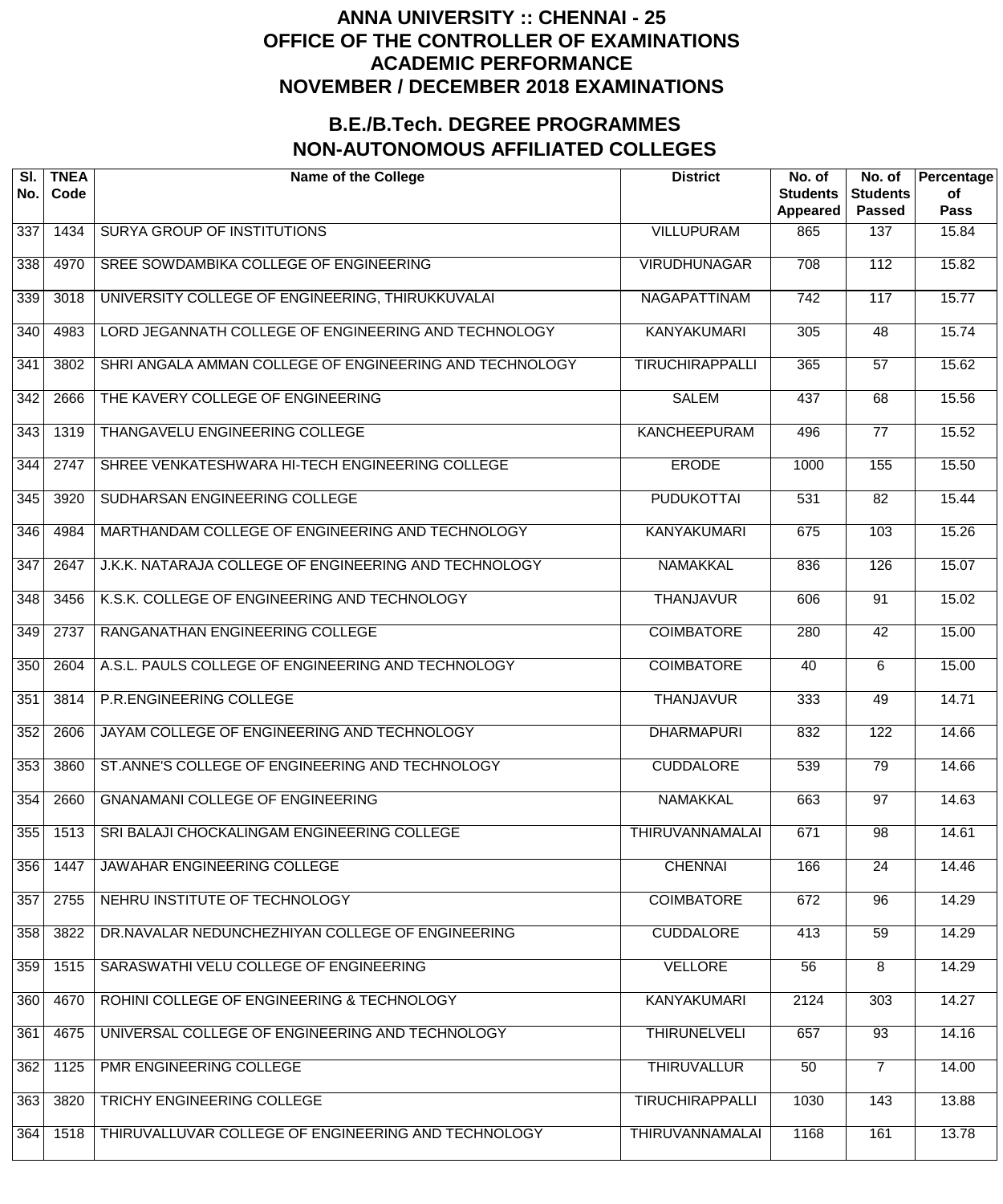| SI.<br>No.       | <b>TNEA</b><br>Code | <b>Name of the College</b>                                              | <b>District</b>        | No. of<br><b>Students</b><br>Appeared | No. of<br><b>Students</b><br><b>Passed</b> | Percentage<br>οf<br><b>Pass</b> |
|------------------|---------------------|-------------------------------------------------------------------------|------------------------|---------------------------------------|--------------------------------------------|---------------------------------|
| 365              | 2360                | SUGUNA COLLEGE OF ENGINEERING                                           | <b>COIMBATORE</b>      | 276                                   | 38                                         | 13.77                           |
| 366              | 4677                | LOURDES MOUNT COLLEGE OF ENGINEERING AND TECHNOLOGY                     | <b>KANYAKUMARI</b>     | 316                                   | $\overline{43}$                            | 13.61                           |
| $\overline{367}$ | 4952                | <b>C.S.I. INSTITUTE OF TECHNOLOGY</b>                                   | <b>KANYAKUMARI</b>     | 633                                   | 86                                         | 13.59                           |
| 368              | 2634                | <b>EXCEL ENGINEERING COLLEGE</b>                                        | <b>NAMAKKAL</b>        | 2167                                  | 293                                        | 13.52                           |
| 369              | 4931                | <b>CHANDY COLLEGE OF ENGINEERING</b>                                    | <b>TUTICORIN</b>       | 430                                   | $\overline{58}$                            | 13.49                           |
| $\overline{370}$ | 2648                | ANNAPOORANA ENGINEERING COLLEGE                                         | <b>SALEM</b>           | 612                                   | $\overline{82}$                            | 13.40                           |
| $\overline{371}$ | 3809                | KURINJI COLLEGE OF ENGINEERING AND TECHNOLOGY                           | <b>TIRUCHIRAPPALLI</b> | 254                                   | $\overline{34}$                            | 13.39                           |
| $\overline{372}$ | 1444                | CHENDU COLLEGE OF ENGINEERING AND TECHNOLOGY                            | <b>KANCHEEPURAM</b>    | $\overline{374}$                      | $\overline{50}$                            | 13.37                           |
| $\overline{373}$ | 1506                | <b>G.G.R. COLLEGE OF ENGINEERING</b>                                    | <b>VELLORE</b>         | 105                                   | 14                                         | 13.33                           |
| $\overline{374}$ | 2683                | SHREENIVASA ENGINEERING COLLEGE                                         | <b>DHARMAPURI</b>      | 580                                   | $\overline{77}$                            | 13.28                           |
| $\overline{375}$ | 3925                | M.A.R. COLLEGE OF ENGINEERING AND TECHNOLOGY                            | <b>PUDUKOTTAI</b>      | 865                                   | $\overline{113}$                           | 13.06                           |
| $\overline{376}$ | 2655                | VKS COLLEGE OF ENGINEERING AND TECHNOLOGY                               | <b>KARUR</b>           | 154                                   | $\overline{20}$                            | 12.99                           |
| $\overline{377}$ | 1322                | DHANALAKSHMI SRINIVASAN COLLEGE OF ENGINEERING AND<br><b>TECHNOLOGY</b> | <b>KANCHEEPURAM</b>    | 1409                                  | 182                                        | 12.92                           |
| $\overline{378}$ | 3786                | M.A.M. SCHOOL OF ENGINEERING                                            | <b>TIRUCHIRAPPALLI</b> | $\overline{702}$                      | $\overline{90}$                            | 12.82                           |
| $\overline{379}$ | 3825                | ST.JOSEPH'S COLLEGE OF ENGINEERING AND TECHNOLOGY                       | <b>THANJAVUR</b>       | 924                                   | 117                                        | 12.66                           |
| 380              | 3808                | JAYARAM COLLEGE OF ENGINEERING AND TECHNOLOGY                           | <b>TIRUCHIRAPPALLI</b> | 625                                   | 79                                         | 12.64                           |
| 381              | 3844                | SHIVANI ENGINEERING COLLEGE                                             | <b>TIRUCHIRAPPALLI</b> | 530                                   | 67                                         | 12.64                           |
| 382              | 4961                | NATIONAL COLLEGE OF ENGINEERING                                         | <b>THIRUNELVELI</b>    | 626                                   | 79                                         | 12.62                           |
| 383              | 2641                | VARUVAN VADIVELAN INSTITUTE OF TECHNOLOGY                               | <b>DHARMAPURI</b>      | 940                                   | 118                                        | 12.55                           |
| 384              | 1428                | <b>E.S. ENGINEERING COLLEGE</b>                                         | <b>VILLUPURAM</b>      | 257                                   | $\overline{32}$                            | 12.45                           |
| 385              | 4987                | JAMES COLLEGE OF ENGINEERING AND TECHNOLOGY                             | <b>KANYAKUMARI</b>     | 535                                   | 65                                         | 12.15                           |
| 386              | 1406                | DR. PAUL'S ENGINEERING COLLEGE                                          | <b>VILLUPURAM</b>      | 520                                   | 63                                         | 12.12                           |
| 387              | 3815                | PAVENDAR BHARATHIDASAN COLLEGE OF ENGINEERING AND<br><b>TECHNOLOGY</b>  | <b>TIRUCHIRAPPALLI</b> | 548                                   | 66                                         | 12.04                           |
| 388              | 2329                | RATHINAM TECHNICAL CAMPUS                                               | <b>COIMBATORE</b>      | 1028                                  | 123                                        | 11.96                           |
| 389              | 2340                | SRI VENKATESWARA INSTITUTE OF ENGINEERING                               | <b>KRISHNAGIRI</b>     | 151                                   | $\overline{18}$                            | 11.92                           |
| 390              | 3021                | UNIVERSITY COLLEGE OF ENGINEERING, PATTUKKOTTAI                         | <b>THANJAVUR</b>       | 980                                   | 114                                        | 11.63                           |
| 391              | 1423                | ASAN MEMORIAL COLLEGE OF ENGINEERING AND TECHNOLOGY                     | <b>KANCHEEPURAM</b>    | 139                                   | $\overline{16}$                            | 11.51                           |
| 392              | 5990                | LATHA MATHAVAN ENGINEERING COLLEGE                                      | <b>MADURAI</b>         | 453                                   | 52                                         | 11.48                           |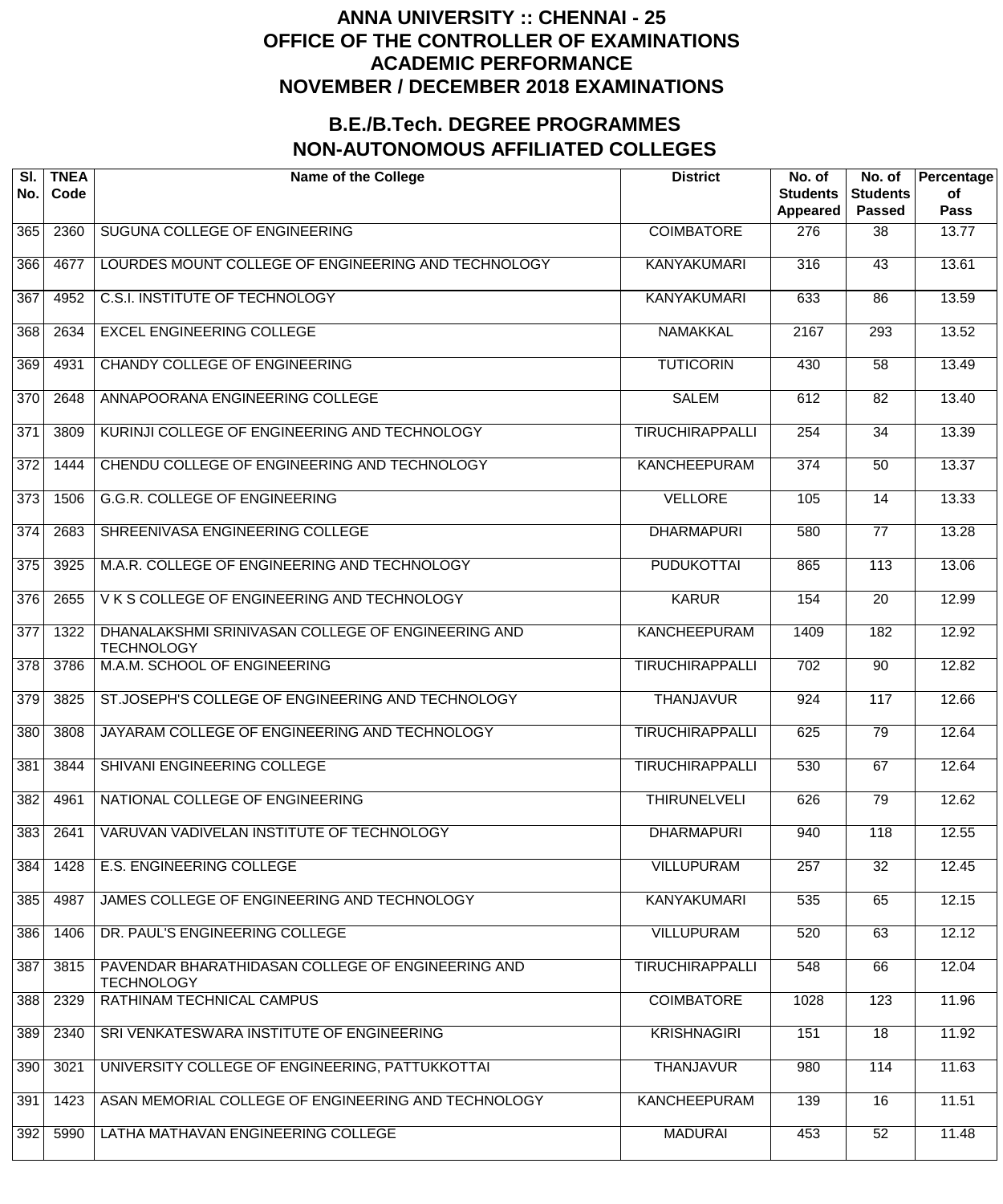| SI.<br>No. | <b>TNEA</b><br>Code | <b>Name of the College</b>                            | <b>District</b>        | No. of<br><b>Students</b><br><b>Appeared</b> | No. of<br><b>Students</b><br><b>Passed</b> | Percentage<br>of<br><b>Pass</b> |
|------------|---------------------|-------------------------------------------------------|------------------------|----------------------------------------------|--------------------------------------------|---------------------------------|
| 393        | 3807                | J.J.COLLEGE OF ENGINEERING AND TECHNOLOGY             | <b>TIRUCHIRAPPALLI</b> | 966                                          | 110                                        | 11.39                           |
| 394        | 3466                | NELLIANDAVAR INSTITUTE OF TECHNOLOGY                  | <b>ARIYALUR</b>        | 545                                          | 62                                         | 11.38                           |
| 395        | 5915                | SACS M.A.V.M.M ENGINEERING COLLEGE                    | <b>MADURAI</b>         | $\overline{982}$                             | 109                                        | 11.10                           |
| 396        | 2632                | <b>MAHENDRA INSTITUTE OF TECHNOLOGY</b>               | <b>NAMAKKAL</b>        | 2027                                         | $\overline{223}$                           | 11.00                           |
| 397        | 3462                | ARIYALUR ENGINEERING COLLEGE                          | <b>ARIYALUR</b>        | 529                                          | $\overline{58}$                            | 10.96                           |
| 398        | 4999                | ANNAI VAILANKANNI COLLEGE OF ENGINEERING              | <b>KANYAKUMARI</b>     | 467                                          | $\overline{51}$                            | 10.92                           |
| 399        | 2665                | MAHENDRA INSTITUTE OF ENGINEERING AND TECHNOLOGY      | <b>NAMAKKAL</b>        | 1292                                         | 140                                        | 10.84                           |
| 400        | 1439                | S.R.I COLLEGE OF ENGINEERING AND TECHNOLOGY           | <b>THIRUVANNAMALAI</b> | 253                                          | $\overline{27}$                            | 10.67                           |
| 401        | 2749                | EASA COLLEGE OF ENGINEERING AND TECHNOLOGY            | <b>COIMBATORE</b>      | 916                                          | $\overline{97}$                            | 10.59                           |
| 402        | 2658                | <b>VSA GROUP OF INSTITUTIONS</b>                      | <b>SALEM</b>           | 471                                          | 49                                         | 10.40                           |
| 403        | 4975                | DR.G.U.POPE COLLEGE OF ENGINEERING                    | <b>TUTICORIN</b>       | 462                                          | $\overline{48}$                            | 10.39                           |
| 404        | 1201                | ARIGNAR ANNA INSTITUTE OF SCIENCE AND TECHNOLOGY      | <b>KANCHEEPURAM</b>    | 1011                                         | 104                                        | 10.29                           |
| 405        | 3854                | MAHATH AMMA INSTITUTE OF ENGINEERING AND TECHNOLOGY   | <b>PUDUKOTTAI</b>      | 480                                          | 49                                         | 10.21                           |
| 406        | 2346                | SHREE SATHYAM COLLEGE OF ENGINEERING AND TECHNOLOGY   | <b>SALEM</b>           | 158                                          | $\overline{16}$                            | 10.13                           |
| 407        | 1430                | MAHA BARATHI ENGINEERING COLLEGE                      | <b>VILLUPURAM</b>      | 1422                                         | $\overline{143}$                           | 10.06                           |
| 408        | 3813                | <b>OXFORD ENGINEERING COLLEGE</b>                     | <b>TIRUCHIRAPPALLI</b> | 676                                          | 67                                         | 09.91                           |
| 409        | 1445                | SRI RANGAPOOPATHI COLLEGE OF ENGINEERING              | <b>VILLUPURAM</b>      | 305                                          | $\overline{30}$                            | 09.84                           |
| 410        | 2743                | DHANALAKSHMI SRINIVASAN COLLEGE OF ENGINEERING        | <b>COIMBATORE</b>      | 1684                                         | 162                                        | 09.62                           |
| 411        | 1232                | ARM COLLEGE OF ENGINEERING AND TECHNOLOGY             | <b>KANCHEEPURAM</b>    | 905                                          | $\overline{87}$                            | 09.61                           |
| 412        | 4978                | <b>UDAYA SCHOOL OF ENGINEERING</b>                    | <b>KANYAKUMARI</b>     | 753                                          | $\overline{71}$                            | 09.43                           |
| 413        | 1121                | SRI VENKATESWARA INSTITUTE OF SCIENCE AND TECHNOLOGY  | <b>THIRUVALLUR</b>     | 404                                          | $\overline{38}$                            | 09.41                           |
| 414        | 1157                | SHRI SITHESWARAR ENGINEERING COLLEGE                  | <b>VELLORE</b>         | 108                                          | $\overline{10}$                            | 09.26                           |
| 415        | 3782                | <b>OASYS INSTITUTE OF TECHNOLOGY</b>                  | <b>TIRUCHIRAPPALLI</b> | 230                                          | $\overline{21}$                            | 09.13                           |
| 416        | 1133                | ANNAI VEILANKANNI'S COLLEGE OF ENGINEERING            | <b>KANCHEEPURAM</b>    | 431                                          | $\overline{39}$                            | 09.05                           |
| 417        | 1511                | RANIPPETTAI ENGINEERING COLLEGE                       | <b>VELLORE</b>         | 193                                          | $\overline{17}$                            | 08.81                           |
| 418        | 1514                | SRI NANDHANAM COLLEGE OF ENGINEERING AND TECHNOLOGY   | <b>VELLORE</b>         | 138                                          | $\overline{12}$                            | 08.70                           |
| 419        | 1141                | RVS PADHMAVATHY COLLEGE OF ENGINEERING AND TECHNOLOGY | <b>THIRUVALLUR</b>     | 1210                                         | 105                                        | 08.68                           |
| 420        | 4927                | MARIA COLLEGE OF ENGINEERING AND TECHNOLOGY           | <b>KANYAKUMARI</b>     | 783                                          | 68                                         | 08.68                           |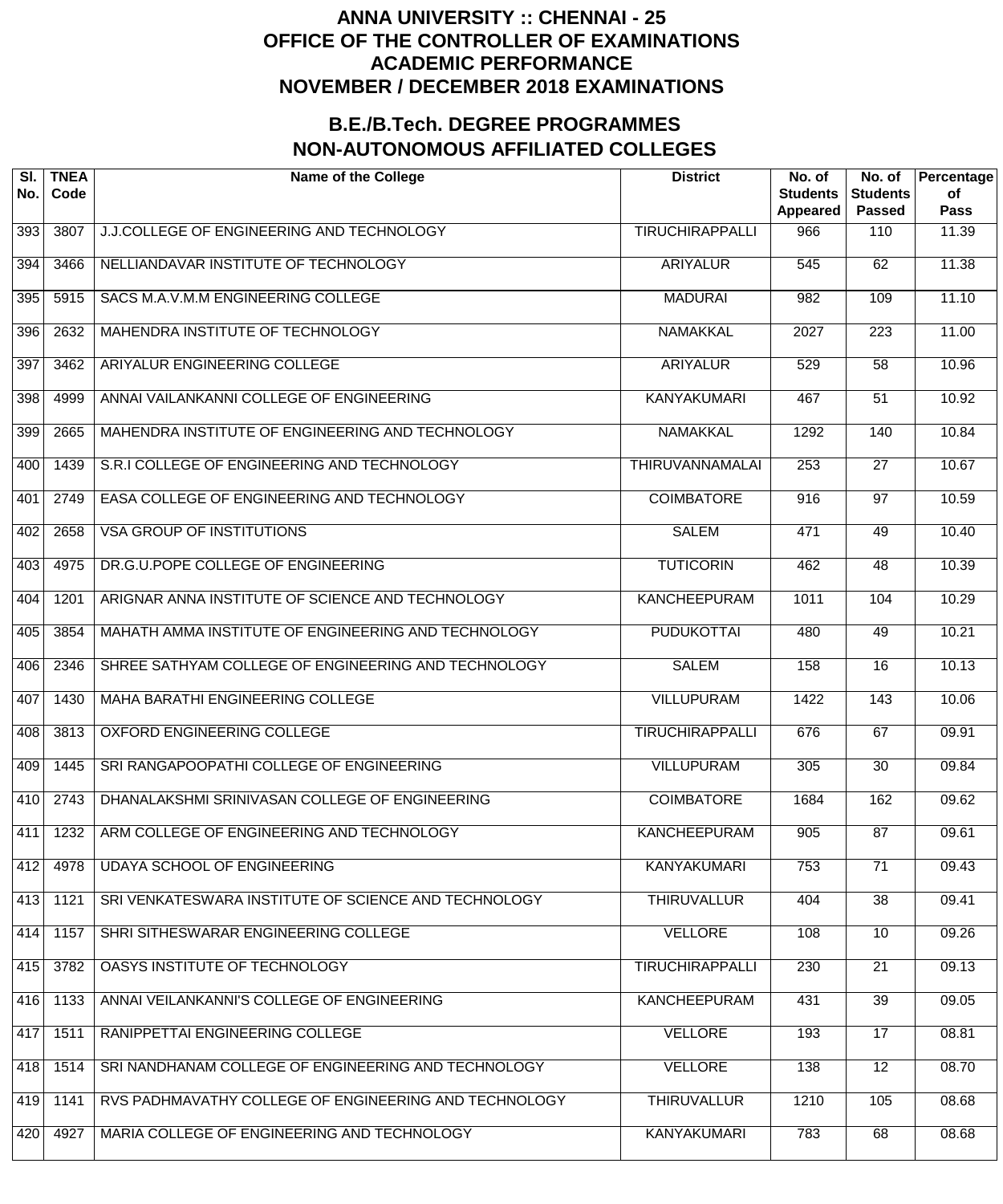| SI.<br>No. | <b>TNEA</b><br>Code | <b>Name of the College</b>                         | <b>District</b>        | No. of<br><b>Students</b><br>Appeared | No. of<br><b>Students</b><br><b>Passed</b> | Percentage<br>of<br><b>Pass</b> |
|------------|---------------------|----------------------------------------------------|------------------------|---------------------------------------|--------------------------------------------|---------------------------------|
| 421        | 4956                | JAYAMATHA ENGINEERING COLLEGE                      | <b>KANYAKUMARI</b>     | 81                                    | $\overline{7}$                             | 08.64                           |
| 422        | 3460                | SUREYA COLLEGE OF ENGINEERING                      | <b>TIRUCHIRAPPALLI</b> | 282                                   | $\overline{24}$                            | 08.51                           |
| 423        | 2602                | ANNAI MATHAMMAL SHEELA ENGINEERING COLLEGE         | <b>NAMAKKAL</b>        | 663                                   | $\overline{55}$                            | 08.30                           |
| 424        | 3857                | MEENAKSHI RAMASWAMY ENGINEERING COLLEGE            | <b>ARIYALUR</b>        | 905                                   | $\overline{75}$                            | 08.29                           |
| 425        | 3461                | HAJI SHEIK ISMAIL ENGINEERING COLLEGE              | <b>NAGAPATTINAM</b>    | 437                                   | $\overline{36}$                            | 08.24                           |
| 426        | 3821                | A.R.J. COLLEGE OF ENGINEERING AND TECHNOLOGY       | <b>THIRUVARUR</b>      | 366                                   | $\overline{30}$                            | 08.20                           |
| 427        | 4929                | M.E.T. ENGINEERING COLLEGE                         | <b>KANYAKUMARI</b>     | 425                                   | $\overline{33}$                            | 07.76                           |
| 428        | 1438                | SREE KRISHNA COLLEGE OF ENGINEERING                | <b>VELLORE</b>         | 298                                   | $\overline{23}$                            | 07.72                           |
| 429        | 2633                | VIDYAA VIKAS COLLEGE OF ENGINEERING AND TECHNOLOGY | <b>NAMAKKAL</b>        | $\overline{718}$                      | $\overline{53}$                            | 07.38                           |
| 430        | 3845                | <b>IMAYAM COLLEGE OF ENGINEERING</b>               | <b>TIRUCHIRAPPALLI</b> | 650                                   | 48                                         | 07.38                           |
| 431        | 2758                | J K K MUNIRAJAH COLLEGE OF TECHNOLOGY              | <b>ERODE</b>           | 489                                   | $\overline{36}$                            | 07.36                           |
| 432        | 3848                | <b>VANDAYAR ENGINEERING COLLEGE</b>                | <b>THANJAVUR</b>       | $\overline{308}$                      | $\overline{22}$                            | 07.14                           |
| 433        | 4932                | IMMANUEL ARASAR J J COLLEGE OF ENGINEERING         | <b>KANYAKUMARI</b>     | 169                                   | $\overline{12}$                            | 07.10                           |
| 434        | 1449                | SARASWATHY COLLEGE OF ENGINEERING AND TECHNOLOGY   | <b>VILLUPURAM</b>      | $\overline{226}$                      | $\overline{16}$                            | 07.08                           |
| 435        | 3859                | SEMBODAI RUKMANI VARATHARAJAN ENGINEERING COLLEGE  | NAGAPATTINAM           | $\overline{317}$                      | $\overline{21}$                            | 06.62                           |
| 436        | 2338                | ASIAN COLLEGE OF ENGINEERING AND TECHNOLOGY        | <b>COIMBATORE</b>      | 591                                   | $\overline{38}$                            | 06.43                           |
| 437        | 1437                | <b>RRASE COLLEGE OF ENGINEERING</b>                | <b>KANCHEEPURAM</b>    | 685                                   | 44                                         | 06.42                           |
| 438        | 4943                | SATYAM COLLEGE OF ENGINEERING AND TECHNOLOGY       | <b>KANYAKUMARI</b>     | 671                                   | 43                                         | 06.41                           |
| 439        | 4973                | RAJAS ENGINEERING COLLEGE                          | <b>THIRUNELVELI</b>    | 442                                   | $\overline{28}$                            | 06.33                           |
| 440        | 2368                | VISHNU LAKSHMI COLLEGE OF ENGINEERING & TECHNOLOGY | <b>COIMBATORE</b>      | $\overline{16}$                       |                                            | 06.25                           |
| 441        | 5842                | MADURAI INSTITUTE OF ENGINEERING AND TECHNOLOGY    | <b>SIVAGANGA</b>       | 258                                   | $\overline{16}$                            | 06.20                           |
| 442        | 1143                | KUMARAN INSTITUTE OF TECHNOLOGY                    | <b>THIRUVALLUR</b>     | 104                                   | $\overline{6}$                             | 05.77                           |
| 443        | 2663                | S R S COLLEGE OF ENGINEERING AND TECHNOLOGY        | <b>SALEM</b>           | 106                                   | 6                                          | 05.66                           |
| 444        | 2754                | SRI RAMANATHAN ENGINEERING COLLEGE                 | <b>TIRUPPUR</b>        | 126                                   | $\overline{7}$                             | 05.56                           |
| 445        | 1318                | T.J. INSTITUTE OF TECHNOLOGY                       | <b>KANCHEEPURAM</b>    | 54                                    | $\overline{3}$                             | 05.56                           |
| 446        | 5911                | P.T.R.COLLEGE OF ENGINEERING AND TECHNOLOGY        | <b>MADURAI</b>         | 286                                   | $\overline{15}$                            | 05.24                           |
| 447        | 2767                | SRG ENGINEERING COLLEGE                            | <b>NAMAKKAL</b>        | 443                                   | $\overline{23}$                            | 05.19                           |
| 448        | 2631                | KING COLLEGE OF TECHNOLOGY                         | <b>NAMAKKAL</b>        | 456                                   | $\overline{23}$                            | 05.04                           |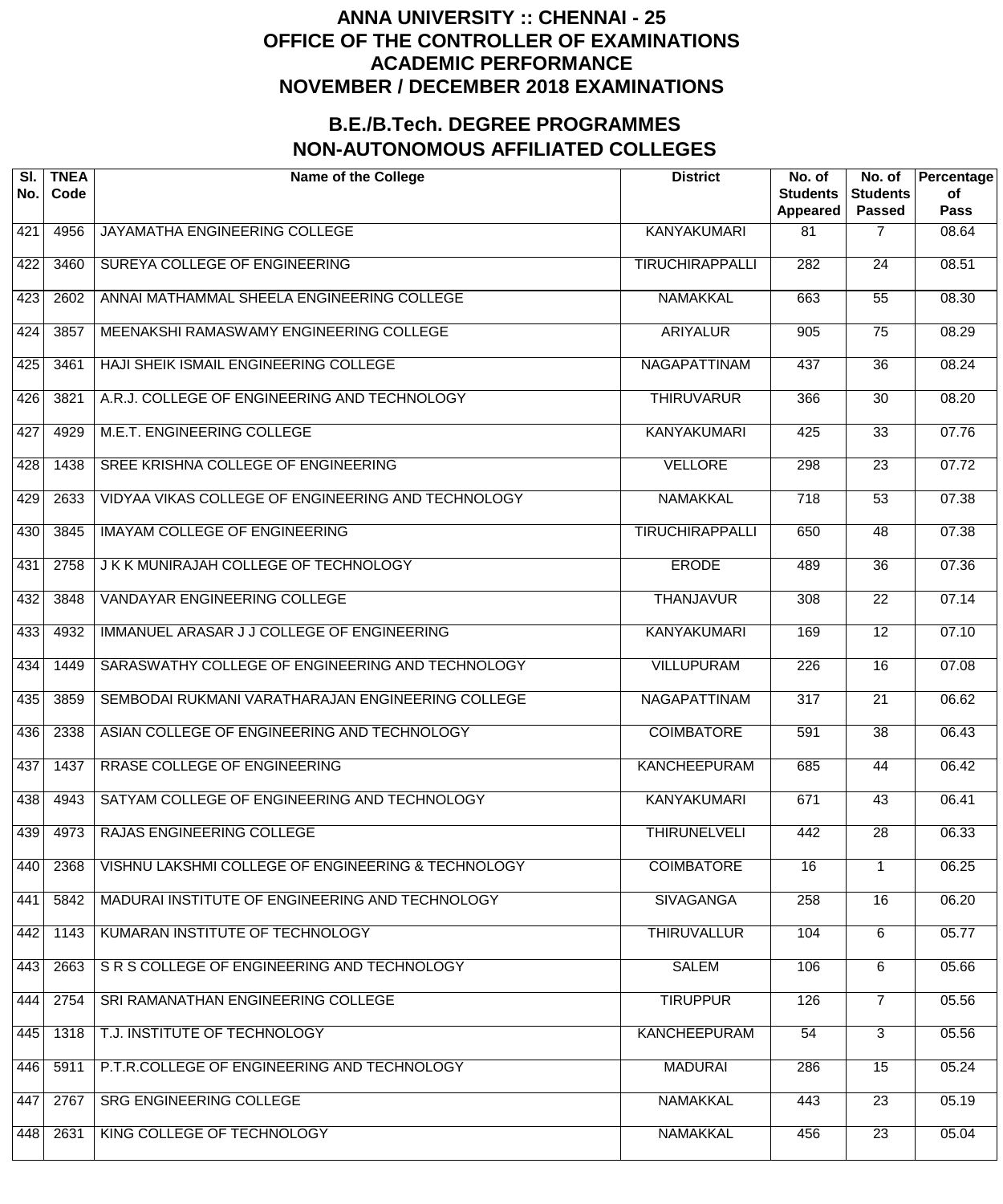| SI.<br>No. | <b>TNEA</b><br>Code | <b>Name of the College</b>                                 | <b>District</b>        | No. of<br><b>Students</b><br>Appeared | No. of<br><b>Students</b><br><b>Passed</b> | Percentage<br><b>of</b><br><b>Pass</b> |
|------------|---------------------|------------------------------------------------------------|------------------------|---------------------------------------|--------------------------------------------|----------------------------------------|
| 449        | 1433                | SRI ARAVINDAR ENGINEERING COLLEGE                          | <b>VILLUPURAM</b>      | 61                                    | 3                                          | 04.92                                  |
| 450        | 5909                | ODAIYAPPA COLLEGE OF ENGINEERING AND TECHNOLOGY            | <b>THENI</b>           | 41                                    | $\overline{2}$                             | 04.88                                  |
| 451        | 1526                | SRI KRISHNA COLLEGE OF ENGINEERING                         | <b>VELLORE</b>         | 500                                   | $\overline{23}$                            | 04.60                                  |
| 452        | 4985                | K N S K COLLEGE OF ENGINEERING                             | <b>KANYAKUMARI</b>     | 240                                   | $\overline{11}$                            | 04.58                                  |
| 453        | 2341                | <b>GANESH COLLEGE OF ENGINEERING</b>                       | <b>SALEM</b>           | 685                                   | $\overline{31}$                            | 04.53                                  |
| 454        | 3403                | MAHALAKSHMI ENGINEERING COLLEGE                            | <b>TIRUCHIRAPPALLI</b> | 111                                   | 5                                          | 04.50                                  |
| 455        | 3766                | STAR LION COLLEGE OF ENGINEERING AND TECHNOLOGY            | <b>THANJAVUR</b>       | 425                                   | $\overline{18}$                            | 04.24                                  |
| 456        | 1335                | SRI KRISHNA INSTITUTE OF TECHNOLOGY                        | <b>KANCHEEPURAM</b>    | 121                                   | 5                                          | 04.13                                  |
| 457        | 2748                | SURYA ENGINEERING COLLEGE                                  | <b>ERODE</b>           | 562                                   | $\overline{22}$                            | 03.91                                  |
| 458        | 3856                | PAVENDAR BHARATHIDASAN INSTITUTE OF INFORMATION TECHNOLOGY | <b>TIRUCHIRAPPALLI</b> | $\overline{29}$                       | 1                                          | 03.45                                  |
| 459        | 3855                | AS-SALAM COLLEGE OF ENGINEERING AND TECHNOLOGY             | <b>THANJAVUR</b>       | 450                                   | $\overline{13}$                            | 02.89                                  |
| 460        | 2362                | HOSUR INSTITUTE OF TECHNOLOGY AND SCIENCE                  | <b>KRISHNAGIRI</b>     | 178                                   | 5                                          | 02.81                                  |
| 461        | 1402                | ANNAI TERESA COLLEGE OF ENGINEERING                        | <b>VILLUPURAM</b>      | 957                                   | $\overline{25}$                            | 02.61                                  |
| 462        | 5924                | GANAPATHY CHETTIAR COLLEGE OF ENGINEERING AND TECHNOLOGY   | RAMANATHAPURAM         | 359                                   | 8                                          | 02.23                                  |
| 463        | 1435                | BALAJI INSTITUTE OF ENGINEERING AND TECHNOLOGY             | <b>KANCHEEPURAM</b>    | 136                                   | 3                                          | 02.21                                  |
| 464        | 1136                | <b>VEDHANTHA INSTITUTE OF TECHNOLOGY</b>                   | <b>VILLUPURAM</b>      | 139                                   | $\overline{3}$                             | 02.16                                  |
| 465        | 3849                | ANNAI COLLEGE OF ENGINEERING AND TECHNOLOGY                | <b>THANJAVUR</b>       | 1267                                  | $\overline{24}$                            | 01.89                                  |
| 466        | 4937                | A.R. COLLEGE OF ENGINEERING AND TECHNOLOGY                 | <b>THIRUNELVELI</b>    | $\overline{222}$                      | 4                                          | 01.80                                  |
| 467        | 1334                | ARS COLLEGE OF ENGINEERING                                 | <b>KANCHEEPURAM</b>    | 477                                   | $\overline{8}$                             | 01.68                                  |
| 468        | 2332                | AISHWARYA COLLEGE OF ENGINEERING AND TECHNOLOGY            | <b>ERODE</b>           | 274                                   | 4                                          | 01.46                                  |
| 469        | 5537                | JAINEE COLLEGE OF ENGINEERING AND TECHNOLOGY               | <b>DINDIGUL</b>        | 140                                   | $\overline{2}$                             | 01.43                                  |
| 470        | 2616                | SAPTHAGIRI COLLEGE OF ENGINEERING                          | <b>DHARMAPURI</b>      | 169                                   | $\overline{2}$                             | 01.18                                  |
| 471        | 1415                | T.S.M. JAIN COLLEGE OF TECHNOLOGY                          | <b>VILLUPURAM</b>      | 518                                   | 6                                          | 01.16                                  |
| 472        | 1205                | LORD VENKATESHWARAA ENGINEERING COLLEGE                    | <b>KANCHEEPURAM</b>    | 110                                   | $\mathbf 1$                                | 00.91                                  |
| 473        | 1529                | OXFORD COLLEGE OF ENGINEERING                              | <b>THIRUVANNAMALAI</b> | 457                                   | 4                                          | 00.88                                  |
| 474        | 2662                | DR.NAGARATHINAM'S COLLEGE OF ENGINEERING                   | <b>NAMAKKAL</b>        | 361                                   | $\overline{2}$                             | 00.55                                  |
| 475        | 2350                | JAIRUPAA COLLEGE OF ENGINEERING                            | <b>TIRUPPUR</b>        | 459                                   | 1                                          | 00.22                                  |
| 476        | 3781                | K.K.C COLLEGE OF ENGINEERING AND TECHNOLOGY                | <b>ARIYALUR</b>        | 240                                   | 0                                          | 00.00                                  |